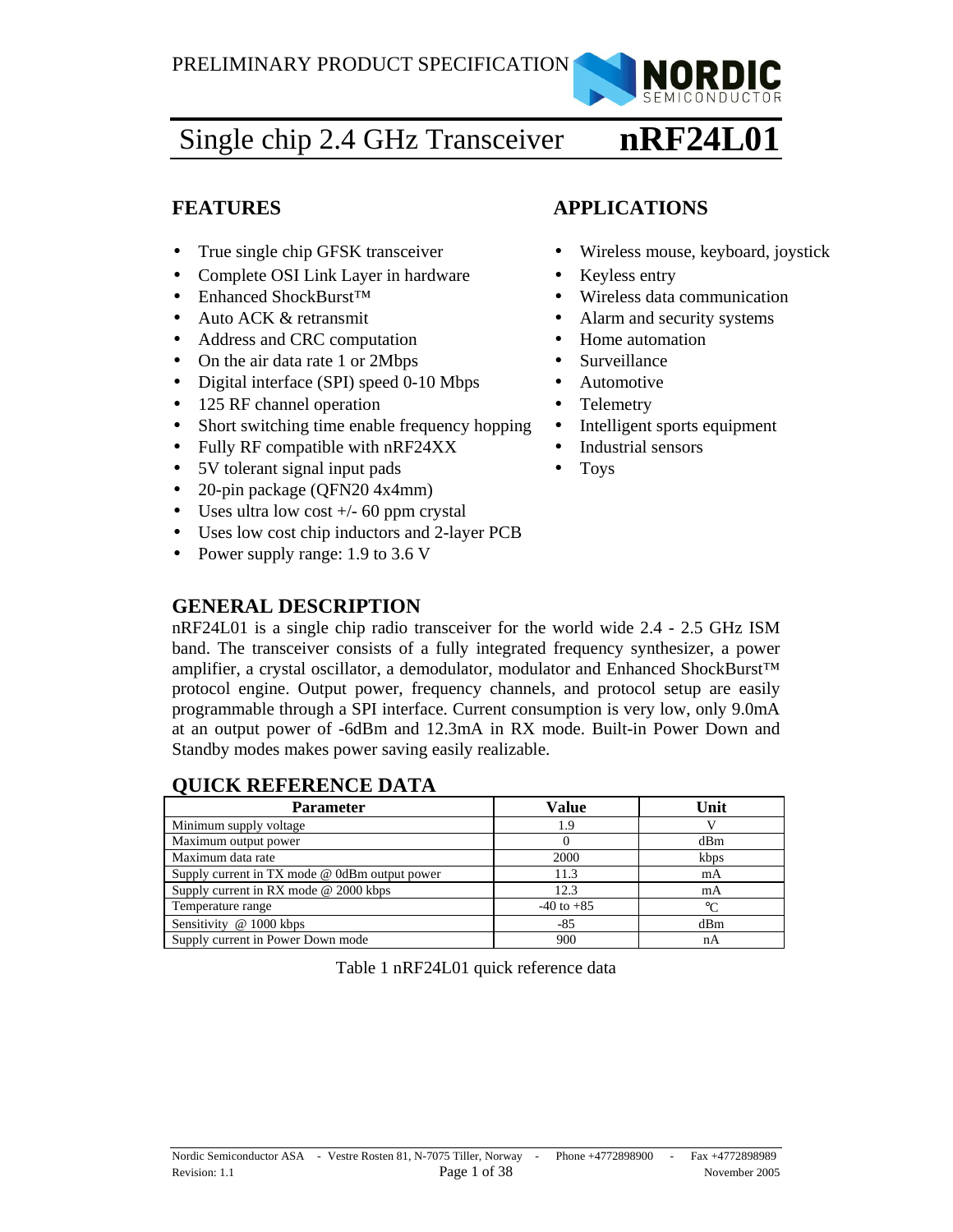

#### **nRF24L01 Single Chip 2.4 GHz Radio Transceiver**

| <b>Type Number</b> | <b>Description</b>                                   | <b>Version</b> |
|--------------------|------------------------------------------------------|----------------|
| nRF24L01           | 20 pin OFN 4x4, lead free (green)                    |                |
| nRF24L01IC         | <b>Bare Dice</b>                                     |                |
| $nRF24L01-EVKIT$   | Evaluation kit (2 test PCB, 2 configuration PCB, SW) |                |

Table 2 nRF24L01 ordering information

### **BLOCK DIAGRAM**



Figure 1 nRF24L01 with external components.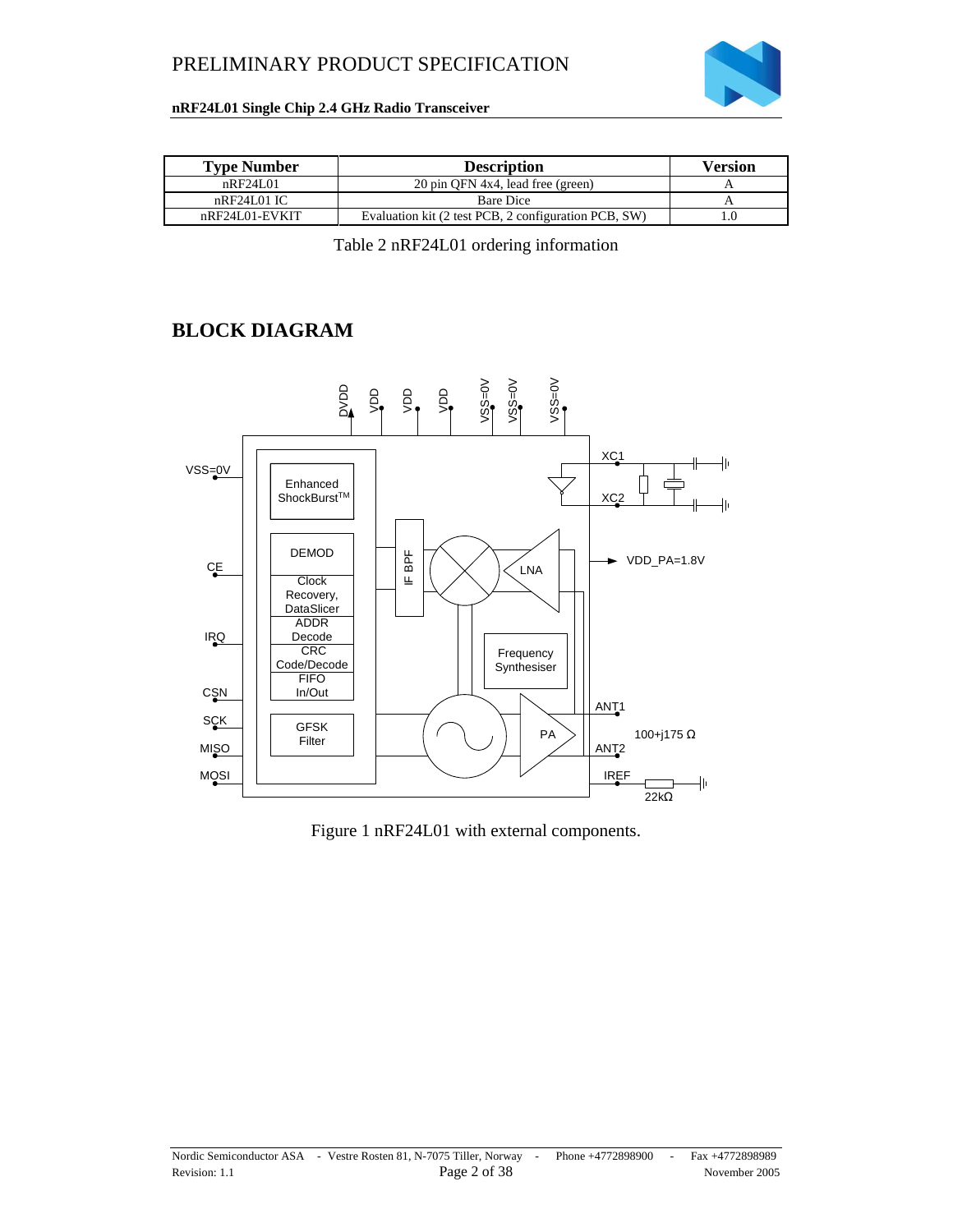

### **PIN FUNCTIONS**

| Pin            | <b>Name</b>      | <b>Pin function</b> | <b>Description</b>                                      |  |
|----------------|------------------|---------------------|---------------------------------------------------------|--|
| 1              | CE               | Digital Input       | Chip Enable Activates RX or TX mode                     |  |
| $\overline{2}$ | <b>CSN</b>       | Digital Input       | SPI Chip Select                                         |  |
| 3              | <b>SCK</b>       | Digital Input       | <b>SPI</b> Clock                                        |  |
| $\overline{4}$ | <b>MOSI</b>      | Digital Input       | SPI Slave Data Input                                    |  |
| 5              | <b>MISO</b>      | Digital Output      | SPI Slave Data Output, with tri-state option            |  |
| 6              | <b>IRO</b>       | Digital Output      | Maskable interrupt pin                                  |  |
| 7              | <b>VDD</b>       | Power               | Power Supply $(+3V)$ DC)                                |  |
| 8              | <b>VSS</b>       | Power               | $\overline{G}$ round (0V)                               |  |
| 9              | XC2              | Analog Output       | Crystal Pin 2                                           |  |
| 10             | XC1              | Analog Input        | Crystal Pin 1                                           |  |
| 11             | VDD PA           | Power Output        | Power Supply $(+1.8V)$ to Power Amplifier               |  |
| 12             | ANT <sub>1</sub> | RF                  | Antenna interface 1                                     |  |
| 13             | ANT <sub>2</sub> | RF                  | Antenna interface 2                                     |  |
| 14             | <b>VSS</b>       | Power               | Ground (0V)                                             |  |
| 15             | <b>VDD</b>       | Power               | Power Supply (+3V DC)                                   |  |
| 16             | <b>IREF</b>      | Analog Input        | Reference current                                       |  |
| 17             | <b>VSS</b>       | Power               | Ground (0V)                                             |  |
| 18             | <b>VDD</b>       | Power               | Power Supply $(+3V)$ DC)                                |  |
| 19             | <b>DVDD</b>      | Power Output        | Positive Digital Supply output for de-coupling purposes |  |
| 20             | <b>VSS</b>       | Power               | Ground (0V)                                             |  |

#### Table 3 nRF24L01 pin function

### **PIN ASSIGNMENT**



Figure 2 nRF24L01 pin assignment (top view) for a QFN20 4x4 package.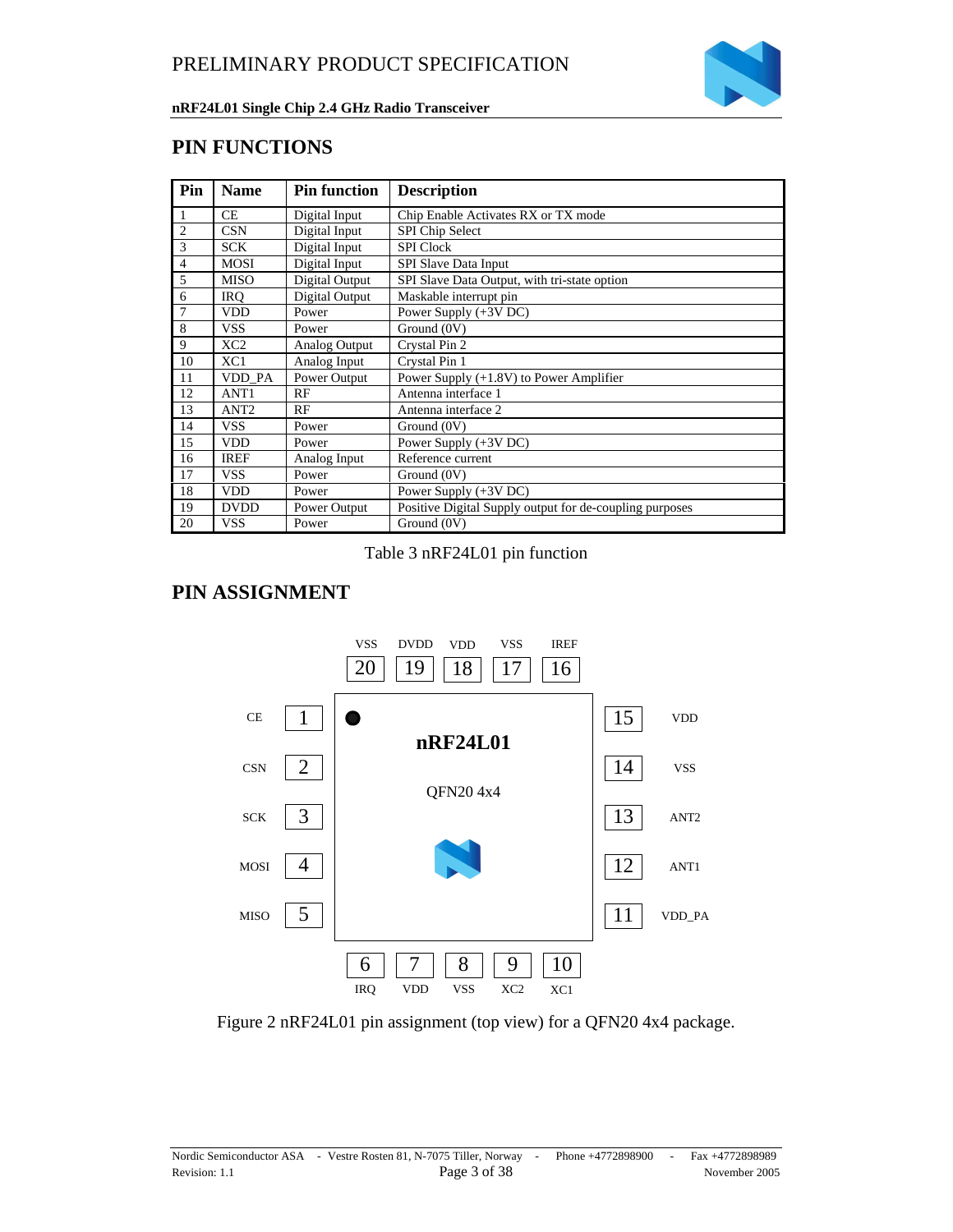

### **ELECTRICAL SPECIFICATIONS**

|  |  |  |  | Conditions: $VDD = +3V$ , $VSS = 0V$ , $T_A = -40^{\circ}\text{C}$ to $+85^{\circ}\text{C}$ |
|--|--|--|--|---------------------------------------------------------------------------------------------|
|--|--|--|--|---------------------------------------------------------------------------------------------|

| <b>Symbol</b>         | <b>Parameter (condition)</b>                                         | <b>Notes</b>   | Min.       | Typ.           | Max.       | <b>Units</b>   |
|-----------------------|----------------------------------------------------------------------|----------------|------------|----------------|------------|----------------|
|                       | <b>Operating conditions</b>                                          |                |            |                |            |                |
| <b>VDD</b>            | Supply voltage                                                       |                | 1.9        | 3.0            | 3.6        | V              |
| <b>TEMP</b>           | <b>Operating Temperature</b>                                         |                | $-40$      | $+27$          | $+85$      | $\overline{C}$ |
|                       |                                                                      |                |            |                |            |                |
|                       | Digital input pin                                                    |                |            |                |            |                |
| $\rm V_{IH}$          | HIGH level input voltage                                             | T              | 0.7VDD     |                | 5.25       | V              |
| $V_{IL}$              | LOW level input voltage                                              |                | <b>VSS</b> |                | 0.3VDD     | V              |
|                       | Digital output pin                                                   |                |            |                |            |                |
| $V_{$                 | HIGH level output voltage $(I_{OH}=-0.5mA)$                          |                | $VDD-0.3$  |                | <b>VDD</b> | V              |
| $\rm V_{OL}$          | LOW level output voltage $(I_{OL} = 0.5mA)$                          |                | <b>VSS</b> |                | 0.3        | $\mathbf{V}$   |
|                       | <b>General RF conditions</b>                                         |                |            |                |            |                |
| $f_{OP}$              | Operating frequency                                                  | 2              | 2400       |                | 2525       | <b>MHz</b>     |
| $f_{\text{XTAL}}$     | Crystal frequency                                                    |                |            | 16             |            | <b>MHz</b>     |
| $\Delta f_{1M}$       | Frequency deviation @ 1000kbps                                       |                |            | $\pm 160$      |            | kHz            |
| $\Delta f_{2M}$       | Frequency deviation @ 2000kbps                                       |                |            | $\pm 320$      |            | kHz            |
| $R_{GFSK}$            | Data rate ShockBurst™                                                |                | >0         |                | 2000       | kbps           |
| FCHANNEL              | Channel spacing @ 1000kbps                                           |                |            | 1              |            | <b>MHz</b>     |
| F <sub>CHANNEL</sub>  | Channel spacing @ 2000kbps                                           |                |            | $\overline{2}$ |            | <b>MHz</b>     |
|                       | <b>Transmitter operation</b>                                         |                |            |                |            |                |
| $P_{RF}$              | Maximum Output Power                                                 | 3              |            | $\Omega$       | $+4$       | dBm            |
| $P_{RFC}$             | <b>RF Power Control Range</b>                                        |                | 16         | 18             | 20         | dB             |
| $P_{RFCR}$            | RF Power Accuracy                                                    |                |            |                | ±4         | dB             |
| $P_{BW}$              | 20dB Bandwidth for Modulated Carrier                                 |                |            |                | 2000       | kHz            |
|                       | (2000kbps)                                                           |                |            |                |            |                |
| $P_{RE1}$             | 1st Adjacent Channel Transmit Power 2MHz                             |                |            |                | $-20$      | dBm            |
| $P_{\underline{RF2}}$ | 2 <sup>nd</sup> Adjacent Channel Transmit Power 4MHz                 | $\overline{4}$ |            |                | $-50$      | dBm            |
| $I_{VDD}$             | Supply current @ 0dBm output power                                   |                |            | 11.3           |            | mA             |
| $I_{YDD}$             | Supply current @ -18dBm output power                                 | 5              |            | 7.0            |            | mA             |
| $I_{VDD}$             | Average Supply current @ -6dBm output<br>power, Enhanced ShockBurst™ |                |            | 0.05           |            | mA             |
| $I_{VDD}$             | Supply current in Standby-I mode                                     |                |            | 32             |            | μA             |
| $I_{\rm VDD}$         | Supply current in power down                                         |                |            | 900            |            | nA             |

1

 $<sup>1</sup>$  All digital inputs handle up to 5.25V signal inputs. Keep in mind that the VDD of the nRF24L01 must match the</sup>  $V_{IH}$  of the driving device for output pins.

 $2^2$  Usable band is determined by local regulations

<sup>&</sup>lt;sup>3</sup> Antenna load impedance =  $100Ω+j175Ω$ 

<sup>&</sup>lt;sup>4</sup> Antenna load impedance =  $100\Omega + j175\Omega$ . Effective data rate 1000kbps or 2000 kbps

 $5$  Antenna load impedance = 100Ω+j175Ω. Effective data rate 10kbps and full packets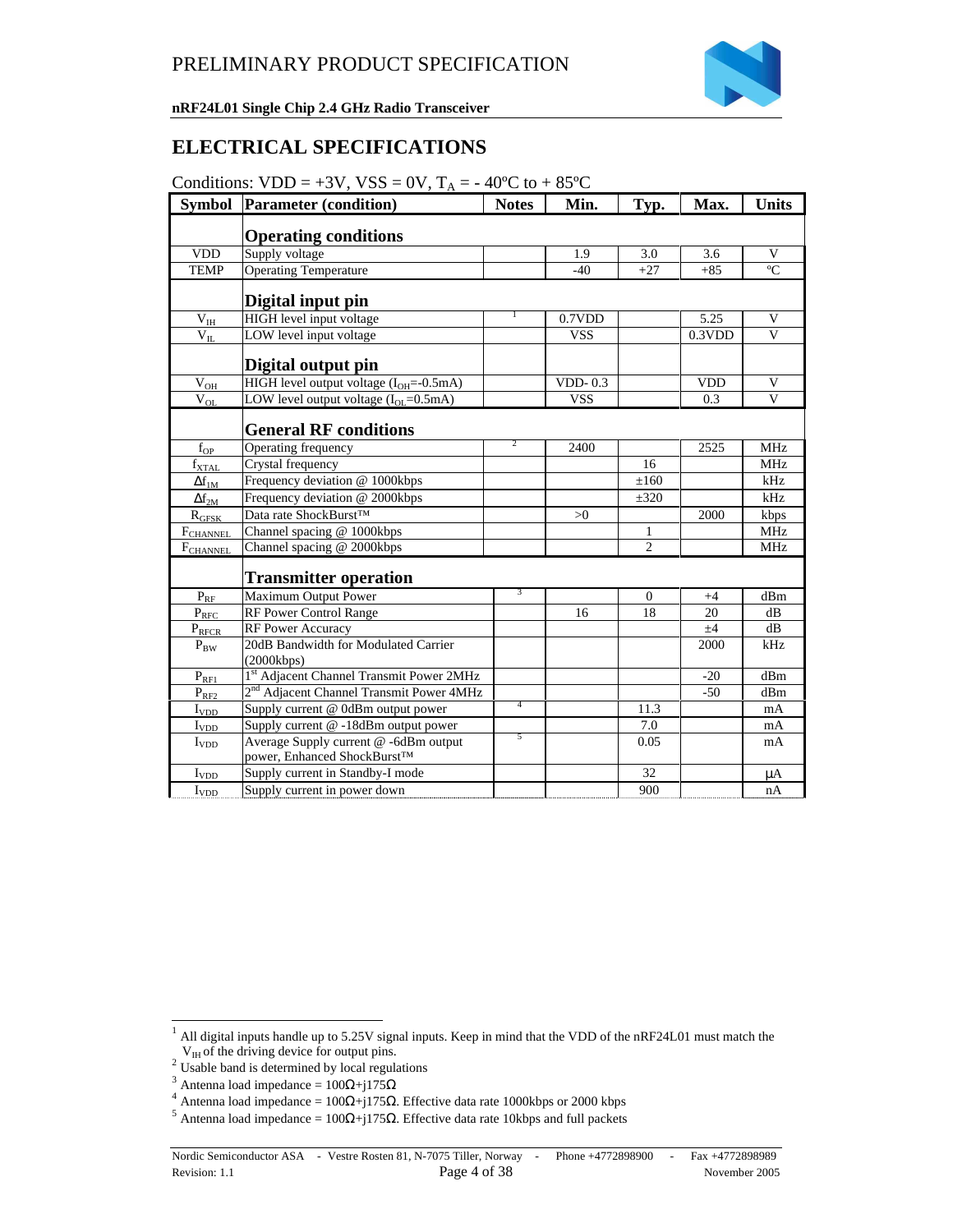

|                             | <b>Receiver operation</b>                             |   |                  |     |
|-----------------------------|-------------------------------------------------------|---|------------------|-----|
| $I_{VDD}$                   | Supply current one channel 2000kbps                   |   | 12.3             | mA  |
| $I_{VDD}$                   | Supply current one channel 1000kbps                   |   | 11.8             | mA  |
| $RX_{SENS}$                 | Sensitivity at 0.1% BER (@2000kbps)                   |   | $-82$            | dBm |
| $\mathrm{RX}_\mathrm{SENS}$ | Sensitivity at 0.1% BER (@1000kbps)                   |   | $-85$            | dBm |
| $C/I_{CO}$                  | C/I Co-channel                                        | 6 | $5^7/12^8$       | dB  |
| $C/I_{1ST}$                 | 1 <sup>st</sup> Adjacent Channel Selectivity C/I 2MHz |   | 0/5              | dB  |
| $C/I_{2ND}$                 | 2 <sup>nd</sup> Adjacent Channel Selectivity C/I 4MHz |   | $-21/-19$        | dB  |
| $C/I_{3RD}$                 | 3 <sup>rd</sup> Adjacent Channel Selectivity C/I 6MHz |   | $-27/ -27$       | dB  |
| $C/I_{CO}$                  | C/I Co-channel                                        | 9 | $7^{10}/14^{11}$ | dB  |
| $C/I_{1ST}$                 | 1 <sup>st</sup> Adjacent Channel Selectivity C/I 1MHz |   | 6/10             | dB  |
| C/I <sub>2ND</sub>          | 2 <sup>nd</sup> Adjacent Channel Selectivity C/I 2MHz |   | $-22/-20$        | dB  |
| $C/I_{3RD}$                 | 3 <sup>rd</sup> Adjacent Channel Selectivity C/I 3MHz |   | $-30/-25$        | dB  |

Table 4 nRF24L01 RF specifications

1

<sup>&</sup>lt;sup>6</sup> Data rate is 2000kbps for the following C/I measurements<br><sup>7</sup> According to ETSI EN 300 220-1 V1.3.1 (2000-09) page 36<br><sup>8</sup> nRF24L01 equal modulation on interfering signal

 $9^9$  Data rate is 1000kbps for the following C/I measurements

<sup>&</sup>lt;sup>10</sup> According to ETSI EN 300 220-1 V1.3.1 (2000-09) page 36

 $^{11}$  nRF24L01 equal modulation on interfering signal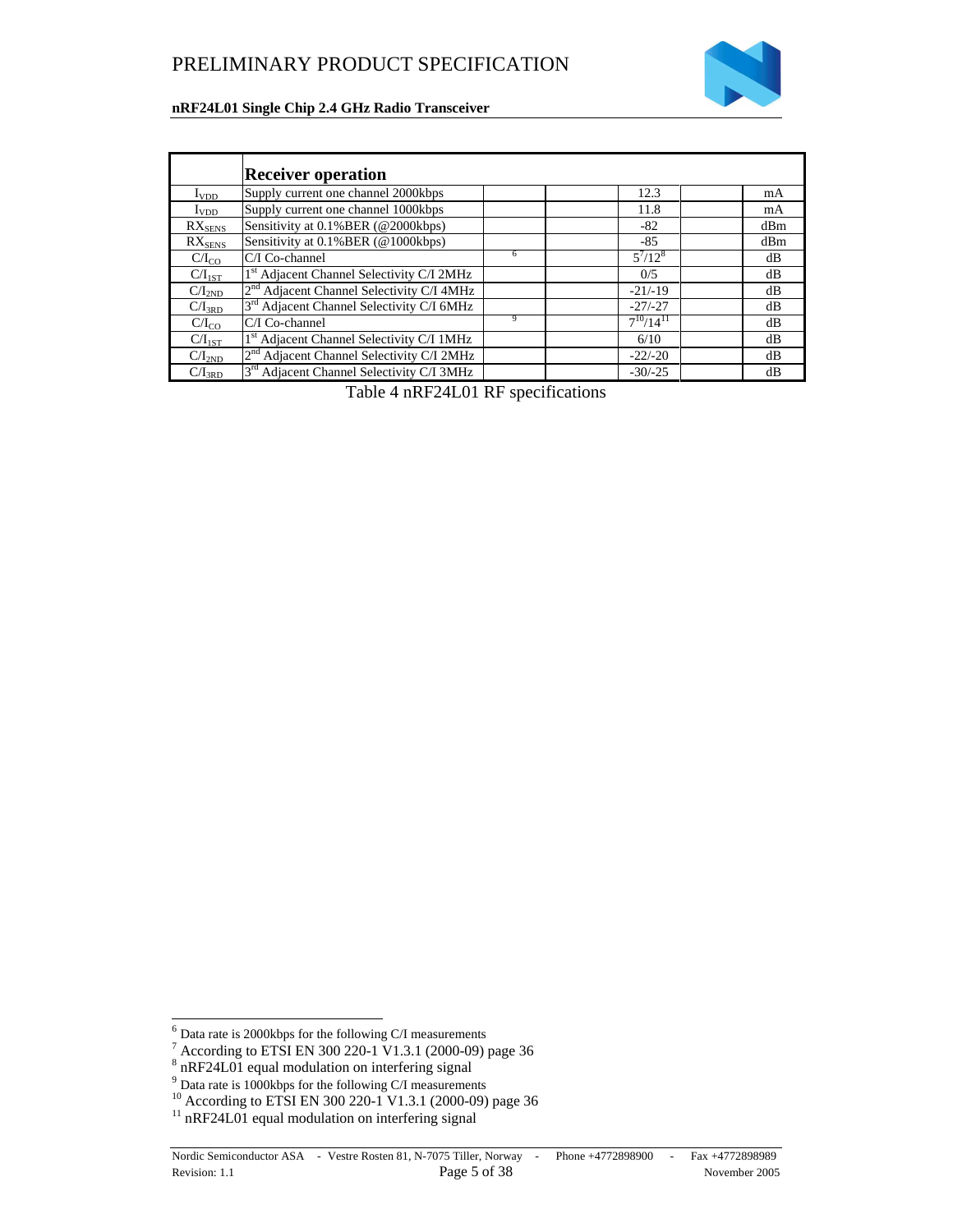

## **PACKAGE OUTLINE**

nRF24L01 uses the QFN20 4x4 package, with matt tin plating.



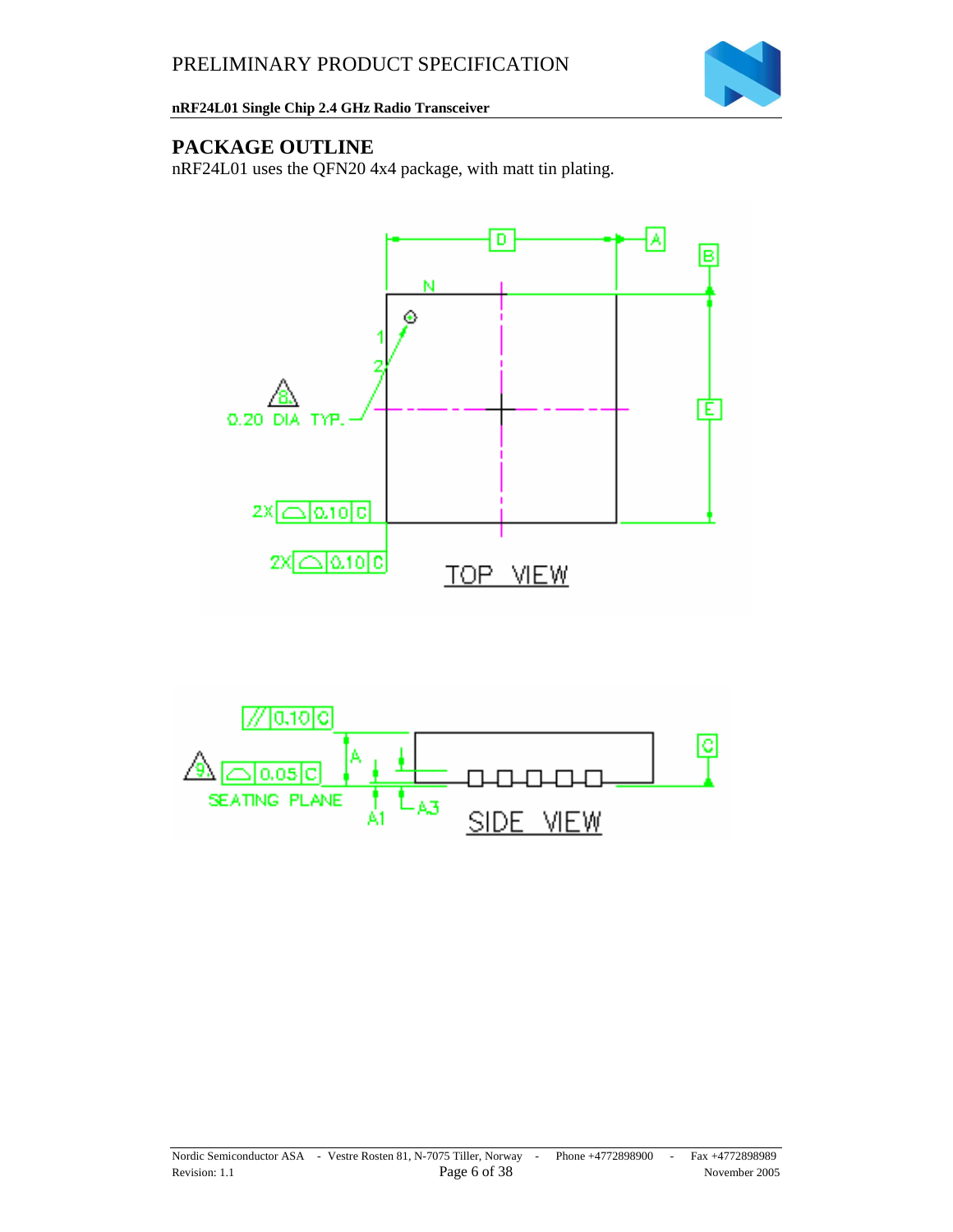



| <b>Package Type</b> |            | A    | Аı   | A3   | T<br>n   | D/E                   | e         | D2/E2 | ≖    | ப    |      |
|---------------------|------------|------|------|------|----------|-----------------------|-----------|-------|------|------|------|
| Saw OFN20           | Min        | 0.80 | 0.00 |      |          |                       |           | 2.50  | 0.35 |      | 0.18 |
| $(4x4$ mm $)$       | Typ.       | 0.85 | 0.02 | 0.20 | $0.20\,$ | 4.0 BSC <sup>12</sup> | $0.5$ BSC | 2.60  | 0.40 | 0.15 | 0.25 |
|                     | <b>Max</b> | 0.95 | 0.05 | REF  | mın      |                       |           | 2.70  | 0.45 | max  | 0.30 |
|                     |            |      |      |      |          |                       |           |       |      |      |      |

Figure 3 nRF24L01 Package Outline.

l  $12$  BSC: Basic Spacing between Centers, ref. JEDEC standard 55, page 4.17-11/A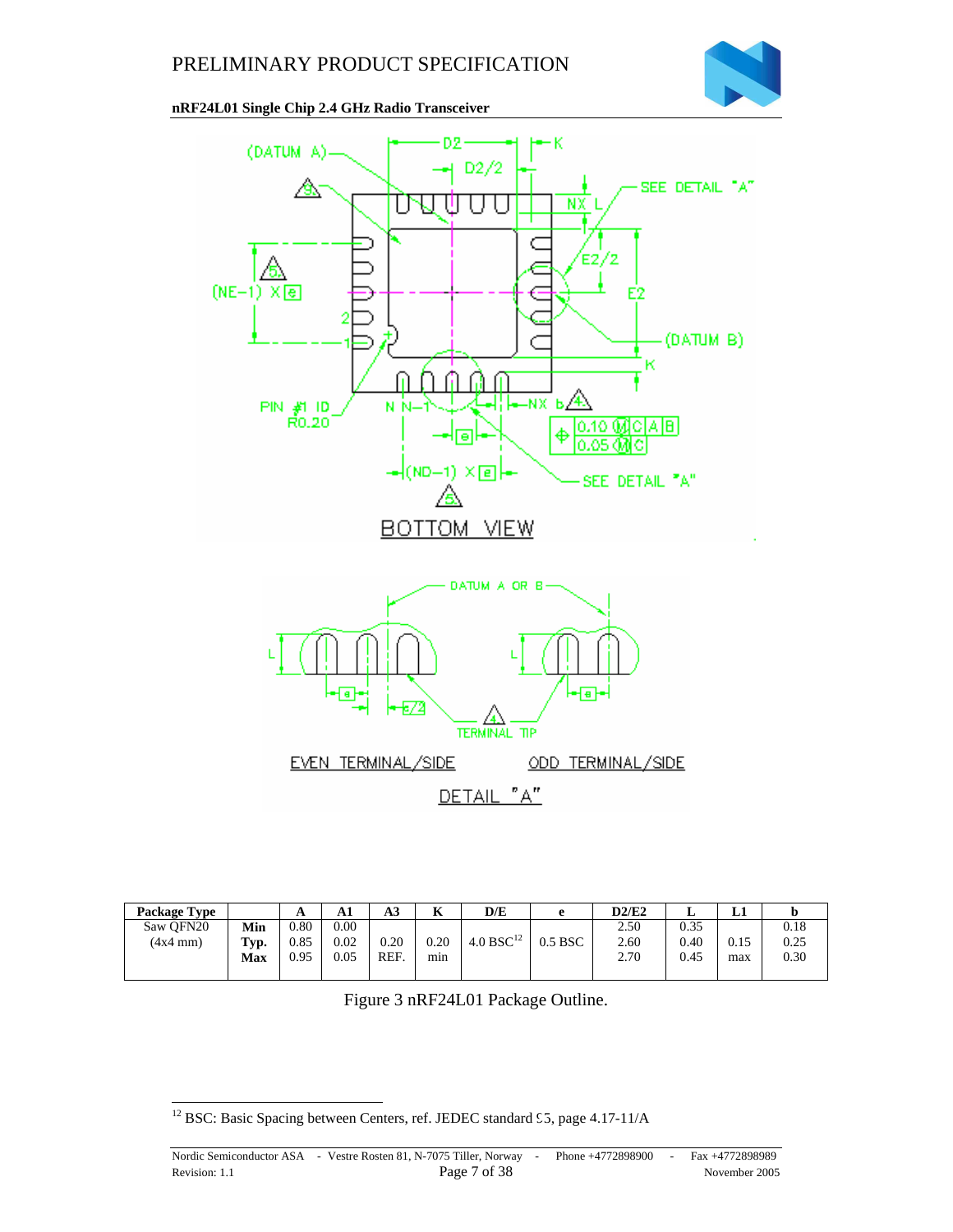

### **Package marking:**

| n | R | E |    | В |   |
|---|---|---|----|---|---|
| υ | D | D | D. | D | ט |
|   |   | w | W  |   |   |

#### Abbreviations:

|           | DDDDDD – Product number, e.g. 24L01                  |
|-----------|------------------------------------------------------|
| B         | - Build Code, i.e. unique code for production sites, |
|           | package type and test platform                       |
| X         | - "X" grade, i.e. Engineering Samples (optional)     |
| YY        | $-2$ digit Year number                               |
| <b>WW</b> | $-2$ digit Week number                               |
| LL.       | $-2$ letter wafer lot number code                    |

### **Absolute Maximum Ratings**

#### **Supply voltages**

| Input voltage         |  |
|-----------------------|--|
|                       |  |
| <b>Output voltage</b> |  |
|                       |  |

#### **Total Power Dissipation**

PD (TA=85°C) ............................. 60mW

### **Temperatures**

Operating Temperature…. - 40°C to + 85°C Storage Temperature….… - 40°C to + 125°C

*Note: Stress exceeding one or more of the limiting values may cause permanent damage to the device.*

### **ATTENTION!**

Electrostatic Sensitive Device Observe Precaution for handling.

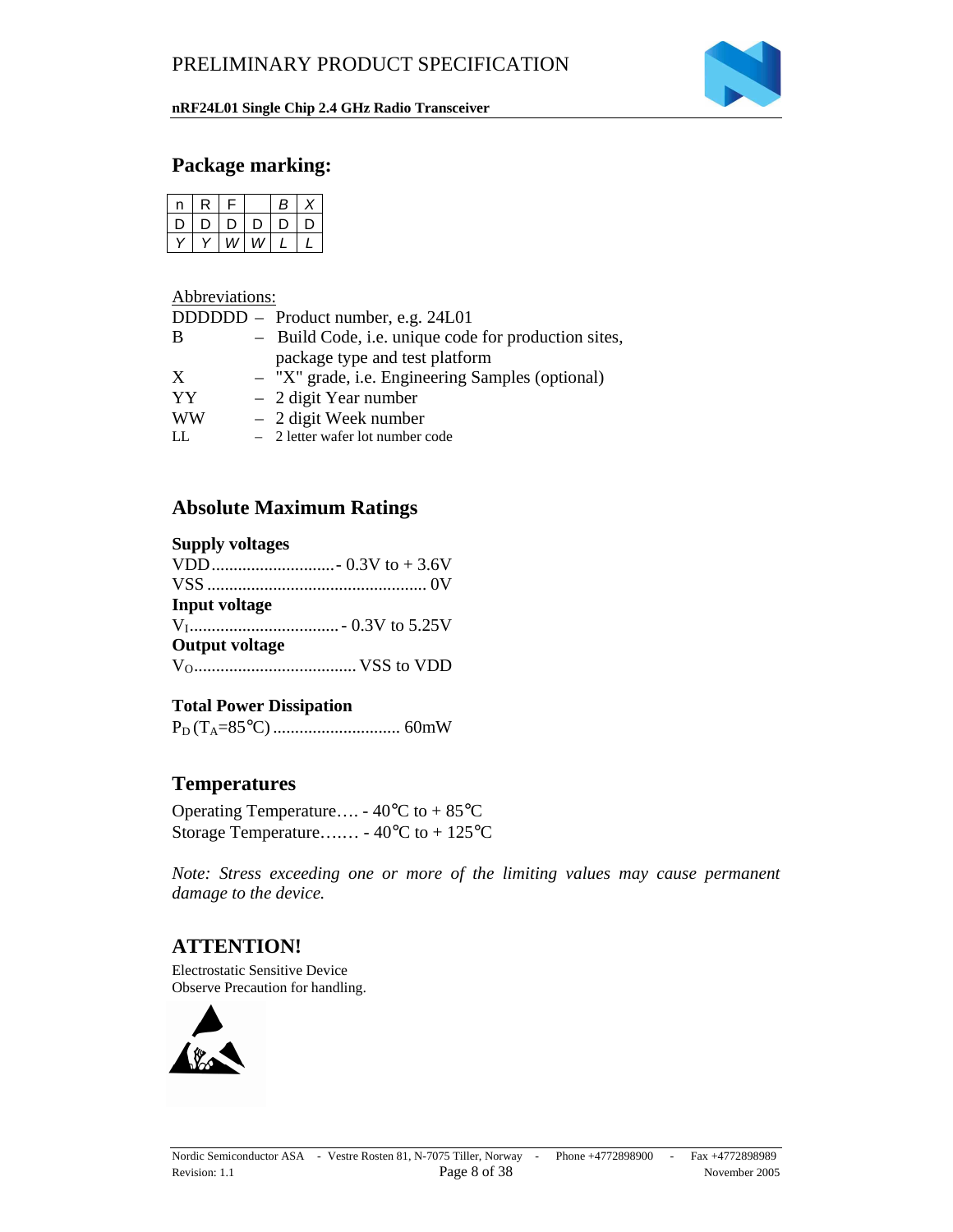

### **Glossary of Terms**

| <b>Term</b>            | <b>Description</b>              |  |  |  |
|------------------------|---------------------------------|--|--|--|
| <b>ACK</b>             | Acknowledgement                 |  |  |  |
| <b>ART</b>             | Auto Re-Transmit                |  |  |  |
| CE                     | Chip Enable                     |  |  |  |
| <b>CLK</b>             | Clock                           |  |  |  |
| <b>CRC</b>             | <b>Cyclic Redundancy Check</b>  |  |  |  |
| <b>CSN</b>             | Chip Select NOT                 |  |  |  |
| <b>ESB</b>             | Enhanced ShockBurst™            |  |  |  |
| <b>GFSK</b>            | Gaussian Frequency Shift Keying |  |  |  |
| <b>IRO</b>             | <b>Interrupt Request</b>        |  |  |  |
| <b>ISM</b>             | Industrial-Scientific-Medical   |  |  |  |
| <b>LNA</b>             | Low Noise Amplifier             |  |  |  |
| <b>LSB</b>             | Least Significant Bit           |  |  |  |
| LSByte                 | Least Significant Byte          |  |  |  |
| <b>Mbps</b>            | Megabit per second              |  |  |  |
| <b>MCU</b>             | Micro Controller Unit           |  |  |  |
| <b>MISO</b>            | Master In Slave Out             |  |  |  |
| <b>MOSI</b>            | Master Out Slave In             |  |  |  |
| <b>MSB</b>             | <b>Most Significant Bit</b>     |  |  |  |
| <b>MSB</b> yte         | Most Significant Byte           |  |  |  |
| <b>PCB</b>             | <b>Printed Circuit Board</b>    |  |  |  |
| <b>PER</b>             | Packet Error Rate               |  |  |  |
| <b>PID</b>             | Packet Identity Bits            |  |  |  |
| <b>PLD</b>             | Payload                         |  |  |  |
| <b>PRX</b>             | Primary RX                      |  |  |  |
| <b>PTX</b>             | Primary TX                      |  |  |  |
| <b>PWR DWN</b>         | Power Down                      |  |  |  |
| PWR UP                 | Power Up                        |  |  |  |
| RX                     | Receive                         |  |  |  |
| RX DR                  | Receive Data Ready              |  |  |  |
| <b>SPI</b>             | Serial Peripheral Interface     |  |  |  |
| $\overline{\text{TX}}$ | Transmit                        |  |  |  |
| TX DS                  | <b>Transmit Data Sent</b>       |  |  |  |

Table 5 Glossary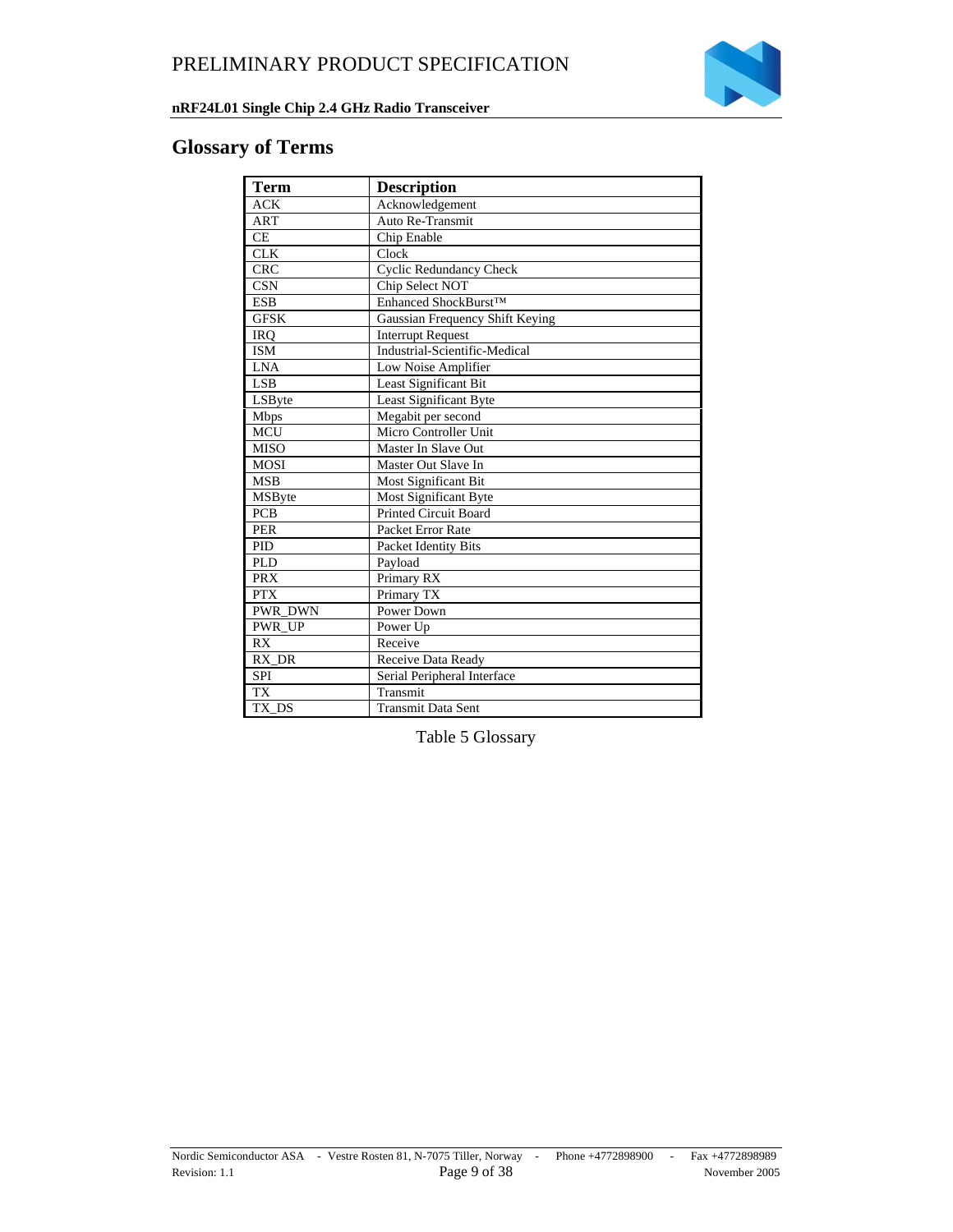

### **FUNCTIONAL DESCRIPTION**

### **Modes of operation**

The nRF24L01 can be set in the following main modes depending on the level of the following primary I/Os and configuration registers:

| Mode       | <b>PWR UP</b><br>register | PRIM RX<br>register | CЕ               | <b>FIFO</b> state                                         |
|------------|---------------------------|---------------------|------------------|-----------------------------------------------------------|
| RX mode    |                           |                     |                  |                                                           |
| TX mode    |                           |                     |                  | Data in TX FIFO                                           |
| TX mode    |                           |                     | $1\rightarrow 0$ | Stays in TX mode until packet<br>transmission is finished |
| Standby-II |                           |                     |                  | TX FIFO empty                                             |
| Standby-I  |                           |                     |                  | No ongoing packet transmission                            |
| Power Down |                           |                     |                  |                                                           |

| Table 6 nRF24L01 main modes |  |
|-----------------------------|--|
|-----------------------------|--|

An overview of the nRF24L01 I/O pins in different modes is given in Table 7.

### **Pin functions in the different modes of nRF24L01**

| <b>Pin Name</b> | <b>Direction</b> | <b>TX Mode</b>              | <b>RX</b> Mode   | <b>Standby Modes</b>  | <b>Power Down</b> |  |  |
|-----------------|------------------|-----------------------------|------------------|-----------------------|-------------------|--|--|
| <b>CE</b>       | Input            | High Pulse $>10\mu s$       | High             | Low                   | ۰                 |  |  |
| <b>CSN</b>      | Input            | SPI Chip Select, active low |                  |                       |                   |  |  |
| <b>SCK</b>      | Input            |                             | <b>SPI</b> Clock |                       |                   |  |  |
| <b>MOSI</b>     | Input            | <b>SPI</b> Serial Input     |                  |                       |                   |  |  |
| <b>MISO</b>     | Tri-state        | <b>SPI</b> Serial Output    |                  |                       |                   |  |  |
|                 | Output           |                             |                  |                       |                   |  |  |
| <b>IRO</b>      | Output           |                             |                  | Interrupt, active low |                   |  |  |

Table 7 Pin functions of the nRF24L01

### **Standby Modes**

Standby-I mode is used to minimize average current consumption while maintaining short start up times. In this mode, part of the crystal oscillator is active. In Standby-II mode some clock buffers are active. Standby-II occurs when CE is held high on a PTX device with empty TX FIFO. The configuration word content is maintained during Standby modes. SPI interface may be activated. For start up time see Table 13.

## **Power Down Mode**

In power down nRF24L01 is disabled with minimal current consumption. When entering this mode the device is not active, but all registers values available from the SPI interface are maintained during power down and the SPI interface may be activated (CSN=0). For start up time see Table 13. The power down is controlled by the PWR\_UP bit in the CONFIG register.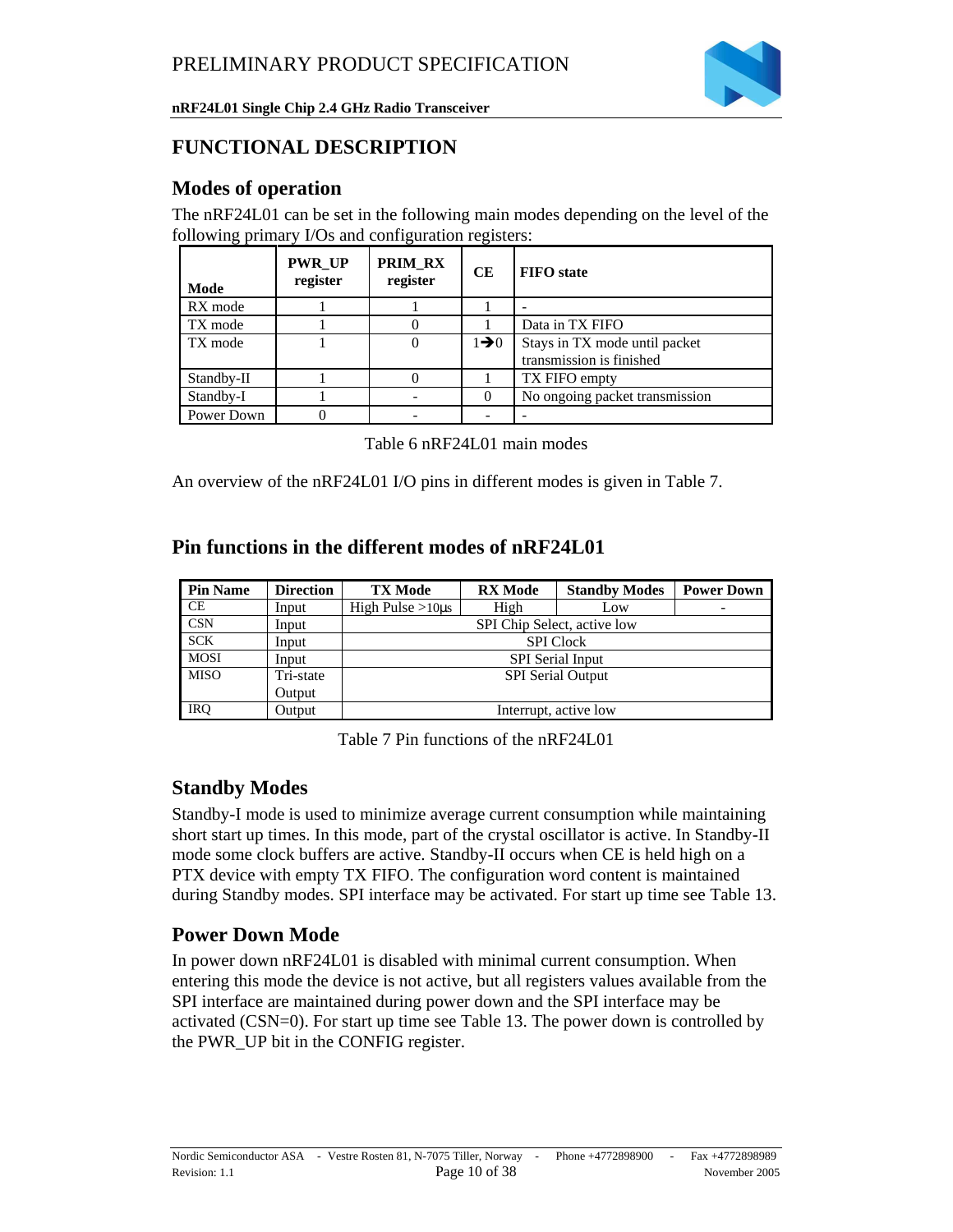

### **Packet Handling Methods**

nRF24L01 has the following Packet Handling Methods:

- ShockBurst<sup>™</sup> (compatible with nRF2401, nRF24E1, nRF2402 and nRF24E2 with 1Mbps data rate, see page 24)
- Enhanced ShockBurst™

### **ShockBurst™**

ShockBurst™ makes it possible to use the high data rate offered by nRF24L01 without the need of a costly, high-speed microcontroller (MCU) for data processing/clock recovery. By placing all high speed signal processing related to RF protocol on-chip, nRF24L01 offers the application microcontroller a simple SPI compatible interface, the data rate is decided by the interface-speed the micro controller itself sets up. By allowing the digital part of the application to run at low speed, while maximizing the data rate on the RF link, ShockBurst<sup>™</sup> reduces the average current consumption in applications.

In ShockBurst™ RX, IRQ notifies the MCU when a valid address and payload is received respectively. The MCU can then clock out the received payload from an nRF24L01 RX FIFO.

In ShockBurst™ TX, nRF24L01 automatically generates preamble and CRC, see Table 12. IRQ notifies the MCU that the transmission is completed. All together, this means reduced memory demand in the MCU resulting in a low cost MCU, as well as reduced software development time. nRF24L01 has a three level deep RX FIFO (shared between 6 pipes) and a three level deep TX FIFO. The MCU can access the FIFOs at any time, in power down mode, in standby modes, and during RF packet transmission. This allows the slowest possible SPI interface compared to the average datarate, and may enable usage of an MCU without hardware SPI.

#### **Enhanced ShockBurst™**

Enhanced ShockBurst™ is a packet handling method with functionality that makes bidirectional link protocol implementation easier and more efficient. In a typical bidirectional link, one will let the terminating part acknowledge received packets from the originating part in order to make it possible to detect data loss. Data loss can then be recovered by retransmission. The idea with Enhanced ShockBurst™ is to let nRF24L01 handle both acknowledgement of received packets and retransmissions of lost packets, without involvement from the microcontroller.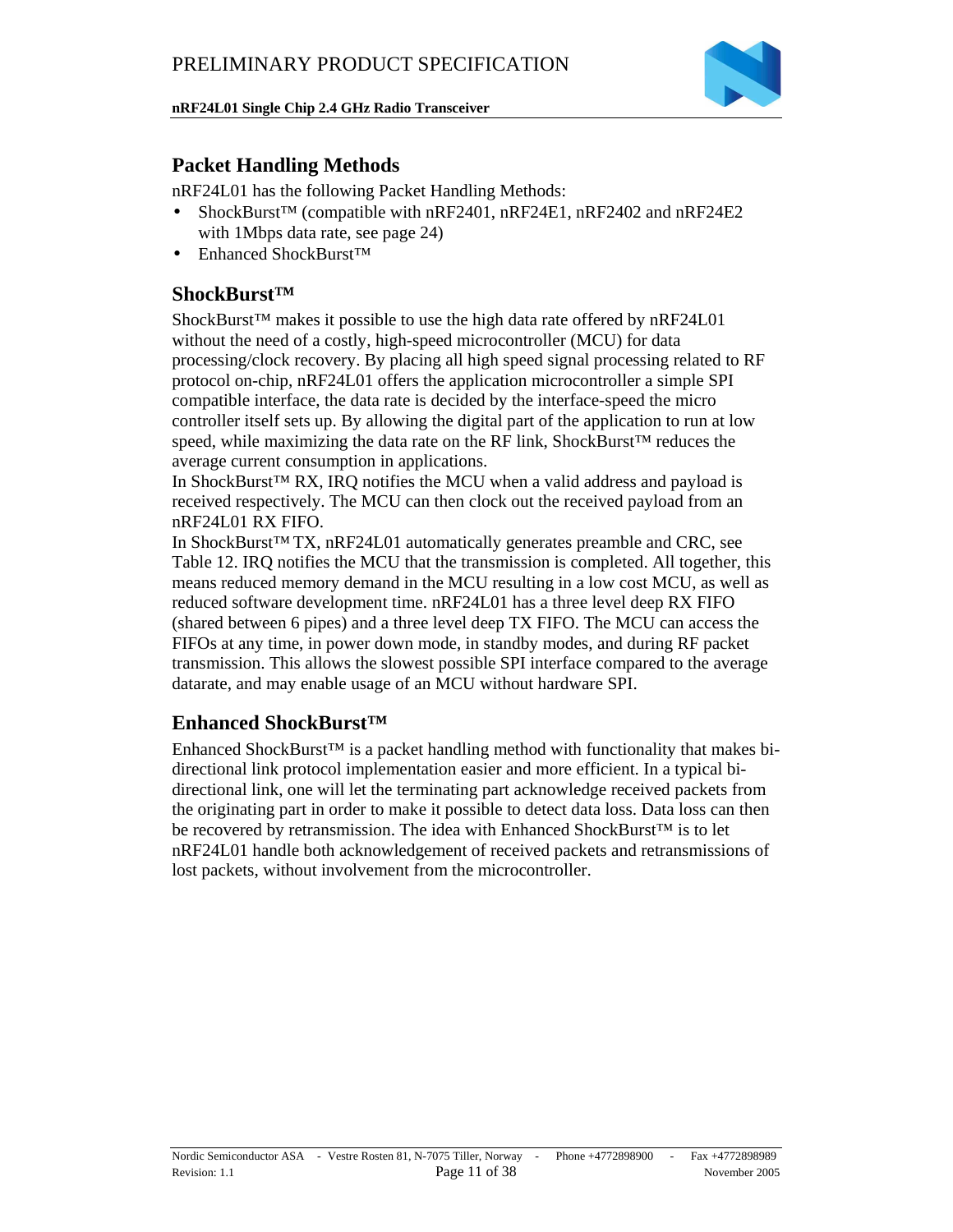



Figure 4: nRF24L01 in a star network configuration

An nRF24L01 configured as primary RX (PRX) will be able to receive data trough 6 different data pipes, see Figure 4. A data pipe will have a unique address but share the same frequency channel. This means that up to 6 different nRF24L01 configured as primary TX (PTX) can communicate with one nRF24L01 configured as PRX, and the nRF24L01 configured as PRX will be able to distinguish between them. Data pipe 0 has a unique 40 bit configurable address. Each of data pipe 1-5 has an 8 bit unique address and shares the 32 most significant address bits. All data pipes can perform full Enhanced ShockBurst™ functionality.

nRF24L01 will use the data pipe address when acknowledging a received packet. This means that nRF24L01 will transmit ACK with the same address as it receives payload at. In the PTX device data pipe 0 is used to received the acknowledge, and therefore the receive address for data pipe 0 has to be equal to the transmit address to be able to receive the acknowledge. See Figure 5 for addressing example.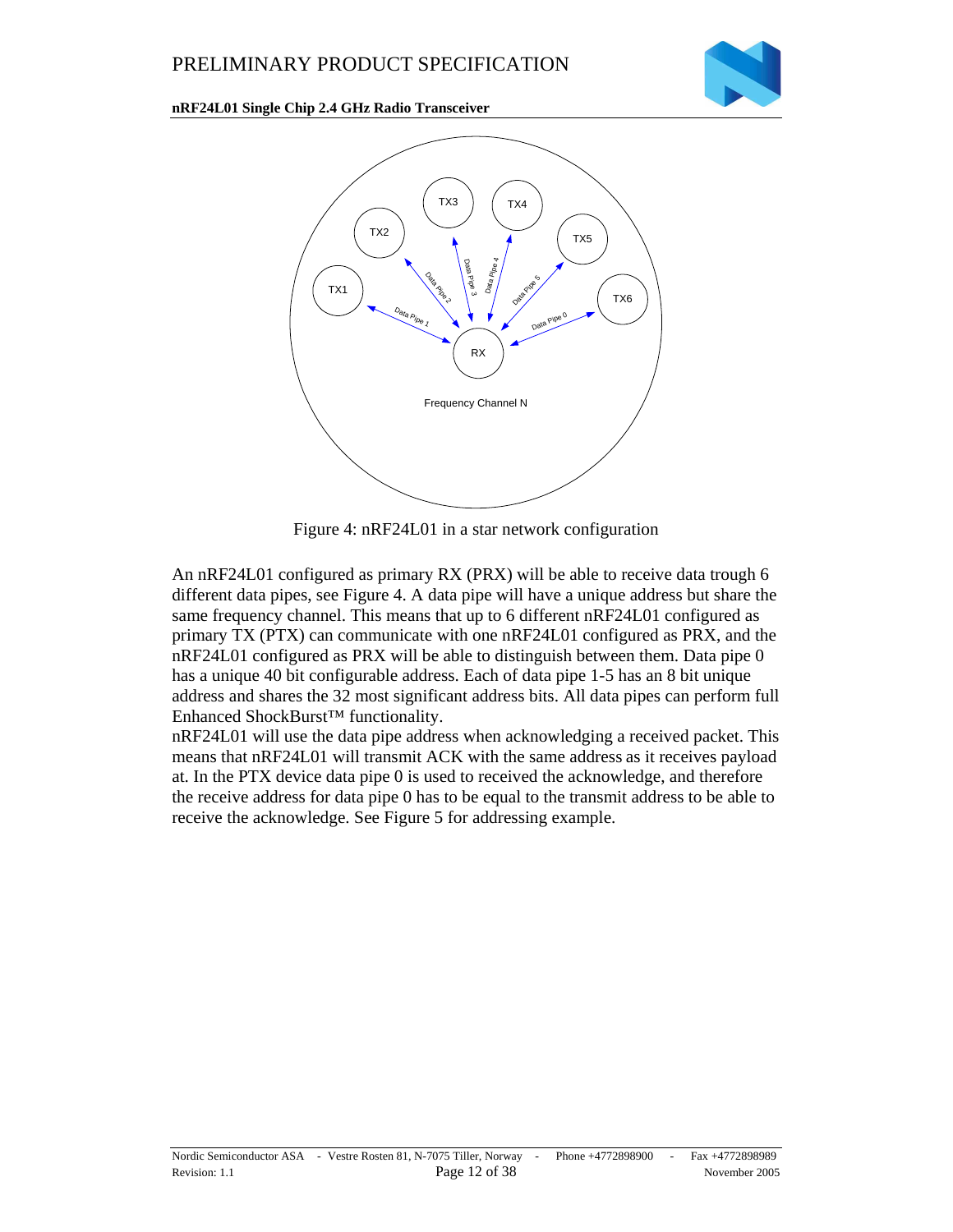



Figure 5: Example on how the acknowledgement addressing is done

An nRF24L01 configured as PTX with Enhanced ShockBurst™ enabled, will use the ShockBurst<sup>™</sup> feature to send a packet whenever the microcontroller wants to. After the packet has been transmitted, nRF24L01 will switch on its receiver and expect an acknowledgement to arrive from the terminating part. If this acknowledgement fails to arrive, nRF24L01 will retransmit the same packet until it receives an acknowledgement or the number of retries exceeds the number of allowed retries given in the SETUP\_RETR\_ARC register. If the number of retries exceeds the number of allowed retries, this will show in the STATUS register bit MAX\_RT and gives an interrupt.

Whenever an acknowledgement is received by an nRF24L01 it will consider the last transmitted packet as delivered. It will then be cleared from the TX FIFO, and the TX\_DS IRQ source will be set high.

With Enhanced ShockBurst™ nRF24L01 offers the following benefits:

- Highly reduced current consumption due to short time on air and sharp timing when operating with acknowledgement traffic
- Lower system cost. Since the nRF24L01 handles all the high-speed link layer operations, like re-transmission of lost packet and generating acknowledgement to received packets, it is no need for hardware SPI on the system microcontroller to interface the nRF24L01. The interface can be done by using general purpose IO pins on a low cost microcontroller where the SPI is emulated in firmware. With the nRF24L01 this will be sufficient speed even when running a bi-directional link.
- Greatly reduced risk of "on-air" collisions due to short time on air
- Easier firmware development since the link layer is integrated on chip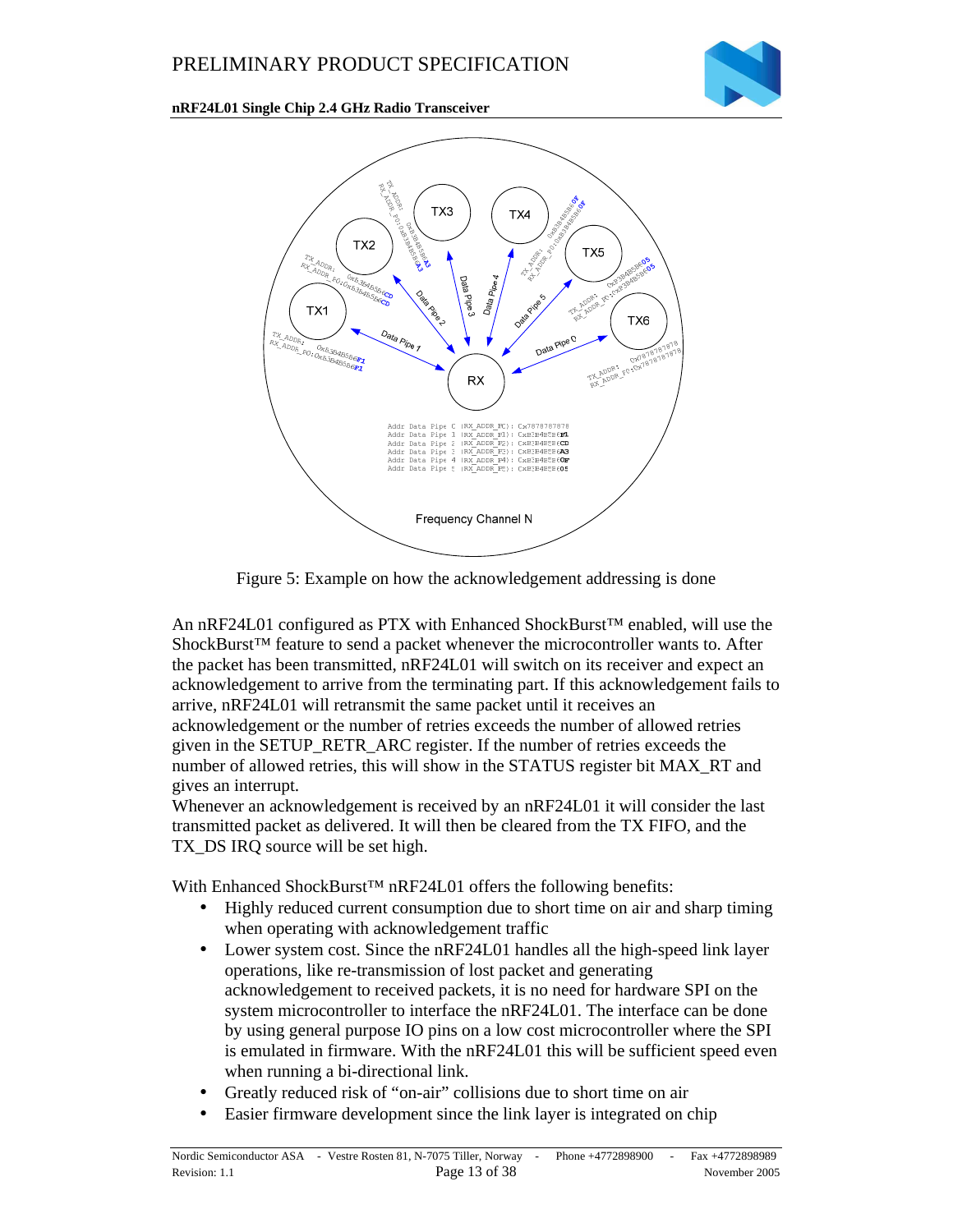

### **Enhanced ShockBurst™ Transmitting Payload:**

- 1. The configuration bit PRIM\_RX has to be low.
- 2. When the application MCU has data to send, the address for receiving node (TX\_ADDR) and payload data (TX\_PLD) has to be clocked into nRF24L01 via the SPI interface. The width of TX-payload is counted from number of bytes written into the TX FIFO from the MCU. TX PLD must be written continuously while holding CSN low. TX\_ADDR does not have to be rewritten if it is unchanged from last transmit. If the PTX device shall receive acknowledge, data pipe 0 has to be configured to receive the acknowledge. The receive address for data pipe 0 (RX\_ADDR\_P0) has to be equal to the transmit address (TX\_ADDR) in the PTX device. For the example in Figure 5 the following address settings have to be performed for the TX5 device and the RX device: TX5 device:  $TX$ \_ADDR =  $0xB3B4B5B605$ TX5 device: RX\_ADDR\_P0 =  $0xB3B4B5B605$ RX device: RX\_ADDR\_P5 =  $0xB3B4B5B605$
- 3. A high pulse on CE starts the transmission. The minimum pulse width on CE is  $10 \mu s$ .
- 4. nRF24L01 ShockBurst™:
	- Radio is powered up
	- 16 MHz internal clock is started.
	- RF packet is completed (see the packet description)
	- Data is transmitted at high speed (1 Mbps or 2 Mbps configured by MCU).
- 5. If auto acknowledgement is activated (Auto retransmit counter not equal zero, ENAA\_P0=1) the radio goes into RX mode immediately. If a valid packet has been received in the valid acknowledgement time window, the transmission is considered a success. The TX\_DS bit in the status register is set high and the payload is removed from TX FIFO. If a valid acknowledgement is not received in the specified time window, the payload is resent (if auto retransmit is enabled). If the auto retransmit counter (ARC\_CNT) exceeds the programmed maximum limit (ARC), the MAX\_RT bit in the status register is set high. The payload in TX FIFO is NOT removed. The IRQ pin will be active when MAX\_RT or TX\_DS is high. To turn off the IRQ pin, the interrupt source must be reset by writing to the status register (see Interrupt chapter). If no acknowledgement is received for a packet after the maximum number of retries, no further packets can be sent before the MAX\_RX interrupt is cleared. The packet loss counter (PLOS\_CNT) is incremented at each MAX\_RT interrupt. I.e. ARC\_CNT counts the number of retries that was required to get a single packet through. PLOS\_CNT counts the number of packets that did not get through even after maximum number of retries.
- 6. The device goes into Standby-I mode if CE is low. Otherwise next payload in TX FIFO will be sent. If TX FIFO is empty and CE is still high, the device will enter Standby-II mode.
- 7. If the device is in Standby-II mode, it will go to Standby-I mode immediately if CE is set low.

# **Enhanced ShockBurstTM Receive Payload:**

1. RX is selected by setting the PRIM\_RX bit in the configuration register to high, and then setting CE high.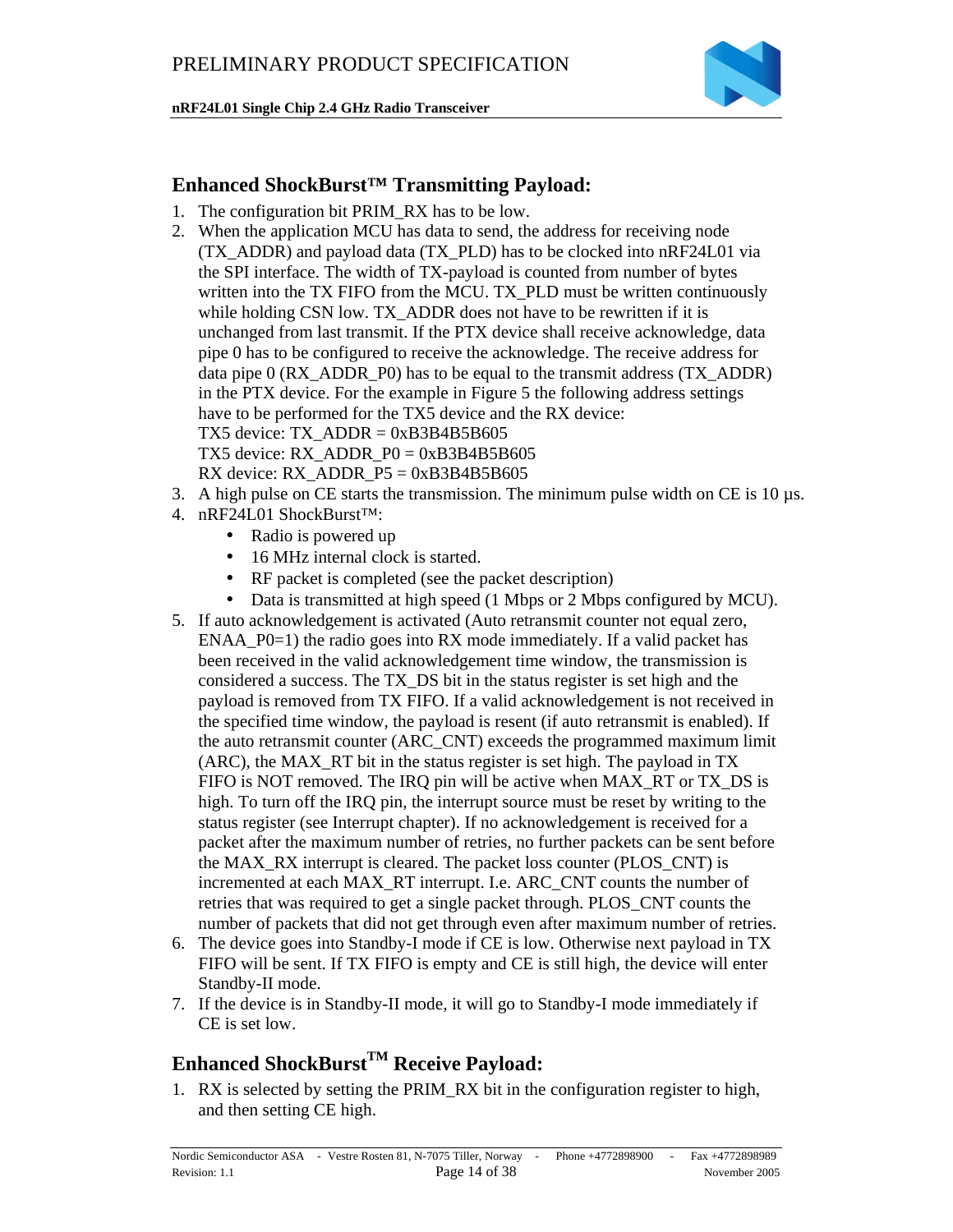

- 2. After 130 $\mu$ s nRF24L01 is monitoring the air for incoming communication.
- 3. When a valid packet has been received (matching address and correct CRC), the payload is stored in the RX-FIFO, and the RX\_DR bit in status register is set high. The IRQ pin will be active when RX\_DR is high. RX\_P\_NO in status register will indicate what data pipe the payload has been received in.
- 4. If auto acknowledgement is enabled, an acknowledgement is sent back.
- 5. MCU sets the CE pin low to enter Standby-I mode (low current mode).
- 6. MCU can clock out the payload data at a suitable rate via the SPI interface.
- 7. The device is now ready for entering TX or RX mode or power down mode.

#### **Auto Acknowledgement (RX)**

The auto acknowledgement function reduces the load of the external microcontroller, and may remove the need for dedicated SPI hardware in a mouse/keyboard or comparable systems, and hence reduce cost and average current consumption. Auto acknowledgement can be configured individually for each data pipe via the SPI interface.

If auto acknowledgement is enabled and a valid packet (correct data pipe address and CRC) is received, the device will enter TX mode and send an acknowledgement packet. After the device has sent the acknowledgement packet, normal operation resumes, and the mode is determined by the PRIM\_RX register and CE pin.

#### **Auto Re-Transmission (ART) (TX)**

An auto retransmission function is available. It will be used at the TX side in an auto acknowledgement system. In the SETUP\_RETR register it will be possible to state how many times the data in the data register will be resent if data is not acknowledged. After each sending, the device will enter RX mode and wait a specified time period for acknowledgement. When the acknowledgement packet is received, the device will return to normal transmit function. If there is no more unsent data in the TX FIFO and the CE pin is low, the device will go into Standby-I mode. If the acknowledgement is not received, the device will go back to TX mode and resend the data. This will continue until acknowledgment is received, or a time out occurs (i.e. the maximum number of sending is reached). The only way to reset this is to set the PWR\_UP bit low or let the auto retransmission finish. A packet loss counter will be incremented each time a packet does not succeed to reach the destination before time out. (Time out is indicated by the MAX\_RT interrupt.) The packet loss counter is reset when writing to the RF channel register.

#### **Packet Identity (PID) and CRC used by Enhanced ShockBurstTM**

Each packet contains a two bit wide PID field to detect if the received packet is new or resent. The PID will prevent that the PRX device presents the same payload more than once to the microcontroller. This PID field is incremented at the TX side for each new packet received via the SPI interface. The PID and CRC field is used by the PRX device to determine whether a packet is resent or new. When several data is lost on the link, the PID fields may in some cases become equal to last received PID. If a packet has the same PID as the previous packet, nRF24L01 will compare the CRC sums from both packets. If they also are equal, the last received packet is considered as a copy of the previous and is discarded.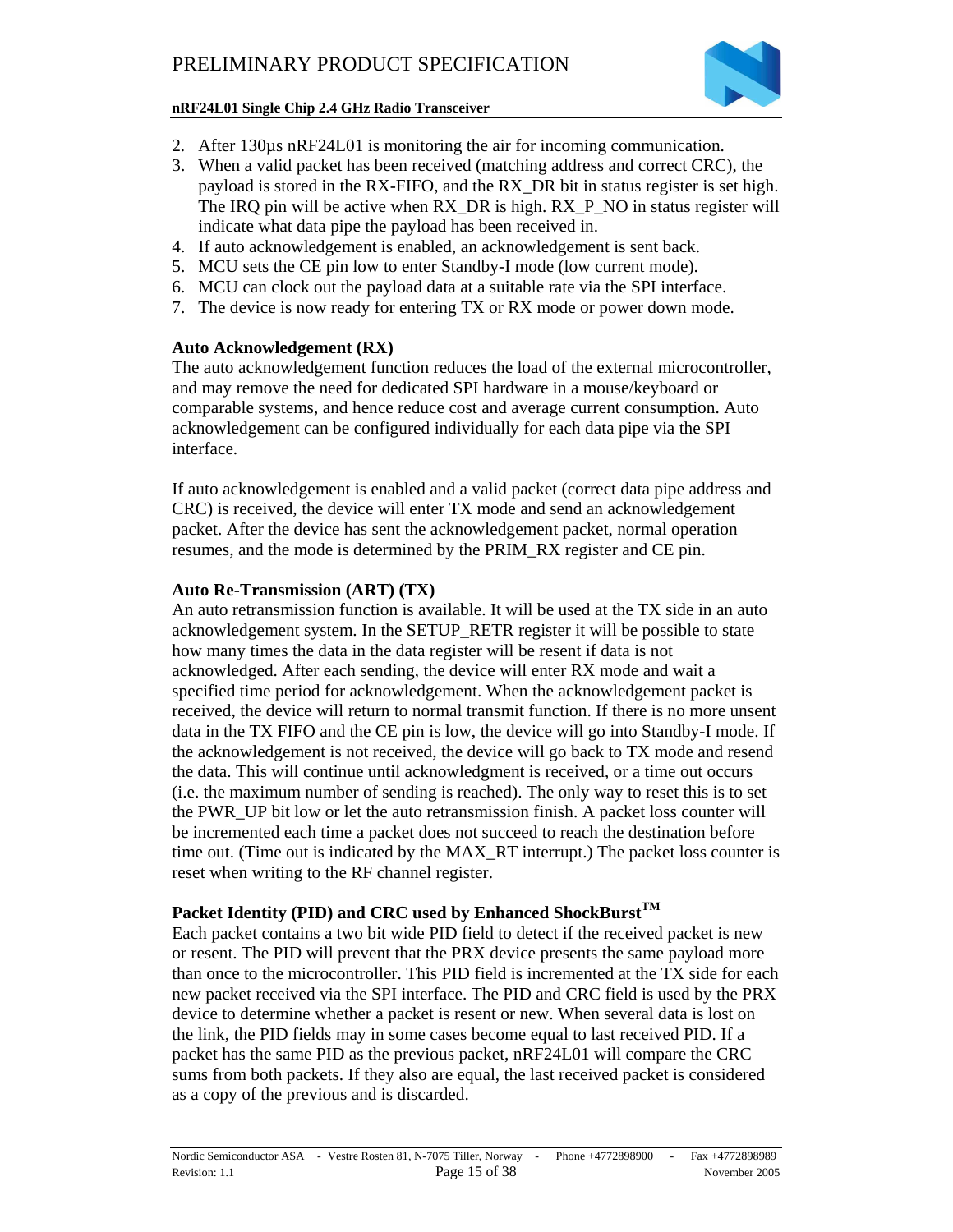

#### 1: PRX device:

The PRX device compares the received PID with the last PID. If the PID fields are different, the packet is considered to be new. If the PID is equal to last received PID, the received packet might be the same as last time. The receiver must check if the CRC is equal to the previous CRC. If the CRC is equal to the previous one, the packet is probably the same, and will be discarded.

#### 2: PTX device:

The transmitter increments the PID field each time it sends a new packet.<br>TX side functionality RX side functionality



Figure 6 PID generation/detection

The length of the CRC is configurable through the SPI interface. It is important to notice that the CRC is calculated over the whole packet including address, PID and payload. No packet is accepted as correct if the CRC fails. This is an extra requirement for packet acceptance that is not illustrated in the figure above.

#### **Stationary Disturbance Detection – CD**

Carrier Detect (CD) is set high when an in-band RF signal is detected in RX mode, otherwise CD is low. The internal CD signal is filtered before presented to CD register. The internal CD signal must be high for at least 128µs.

In Enhanced ShockBurst<sup>™</sup> it is recommended to use the Carrier Detect functionality only when the PTX device does not succeed to get packets through, as indicated by the MAX\_RT interrupt for single packets and by the packet loss counter (PLOS\_CNT) if several packets are lost. If the PLOS\_CNT in the PTX device indicates too high rate of packet losses, the device can be configured to a PRX device for a short time  $(T_{\text{stb2a}} + CD\text{-filter delay} = 130\mu s + 128\mu s = 258\mu s)$  to check CD. If CD was high (jam situation), the frequency channel should be changed. If CD was low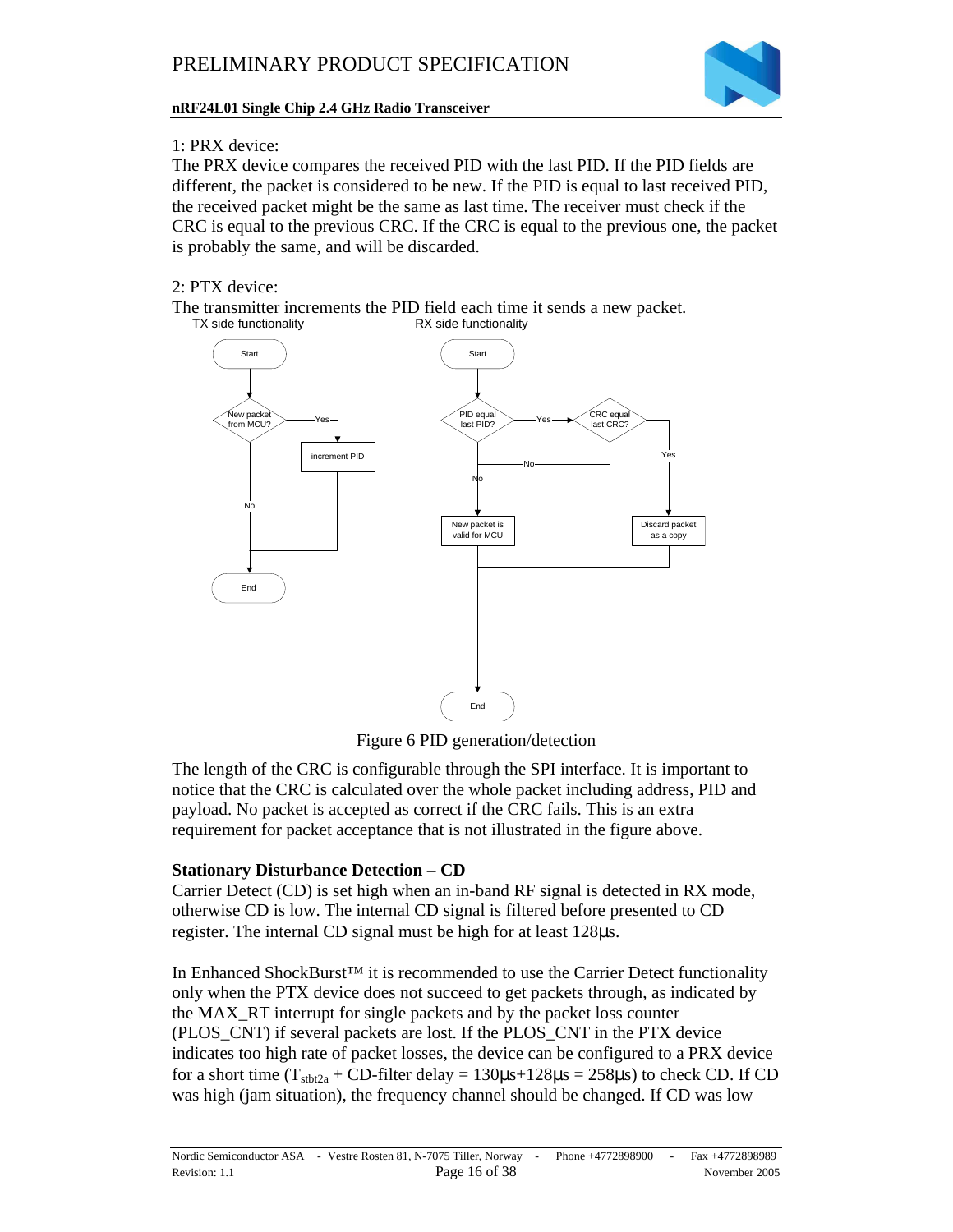

(out of range), it may continue on the same frequency channel, but perform other adjustments. (A dummy write to the RF\_CH will clear the PLOS\_CNT.)

#### **Data Pipes**

nRF24L01 configured as PRX can receive data addressed to 6 different data pipes in one physical frequency channel. Each data pipe has its own unique address and can be configured to have individual behavior.

The data pipes are enabled with the bits in the EN\_RXADDR register. By default only data pipe 0 and 1 are enabled.

The address for each data pipe is configured in the RX\_ADDR\_Px registers. Always ensure that none of the data pipes have the exact same address.

Data pipe 0 has a unique 40 bit configurable address. Data pipes 1-5 share the 32 most significant address bits and have only the LSByte unique for each data pipe. Figure 7 shows an example of how data pipes 0-5 are addressed. All pipes can have up to 40 bit address, but for pipe 1-5 only the LSByte is different.

|                          | Byte 4 |      | Byte 3   Byte 2   Byte 1 |      | Byte 0 |
|--------------------------|--------|------|--------------------------|------|--------|
| Data pipe 0 (RX_ADDR_P0) | 0xE7   | 0xD3 | 0xF <sub>0</sub>         | 0x35 | 0x77   |
| Data pipe 1 (RX_ADDR_P1) | 0xC2   | 0xC2 | 0xC2                     | 0xC2 | 0xC2   |
|                          |        |      |                          |      |        |
| Data pipe 2 (RX_ADDR_P2) | 0xC2   | 0xC2 | 0xC2                     | 0xC2 | 0xC3   |
|                          |        |      |                          |      |        |
| Data pipe 3 (RX_ADDR_P3) | 0xC2   | 0xC2 | 0xC2                     | 0xC2 | 0xC4   |
|                          |        |      |                          |      |        |
| Data pipe 4 (RX_ADDR_P4) | 0xC2   | 0xC2 | 0xC2                     | 0xC2 | 0xC5   |
|                          |        |      |                          |      |        |
| Data pipe 5 (RX_ADDR_P5) | 0xC2   | 0xC2 | 0xC2                     | 0xC2 | 0xC6   |

Figure 7: Addressing data pipes 0-5

When a packet has been received at one of the data pipes and the data pipe is setup to generate acknowledgement, nRF24L01 will generate an acknowledgement with an address that equals the data pipe address where the packet was received.

Some configuration settings are common to all data pipes and some are individual. The following settings are common to all data pipes:

- CRC enabled/disabled (CRC always enabled when ESB is enabled)
- CRC encoding scheme
- RX address width
- Frequency channel
- RF data rate
- LNA gain
- RF output power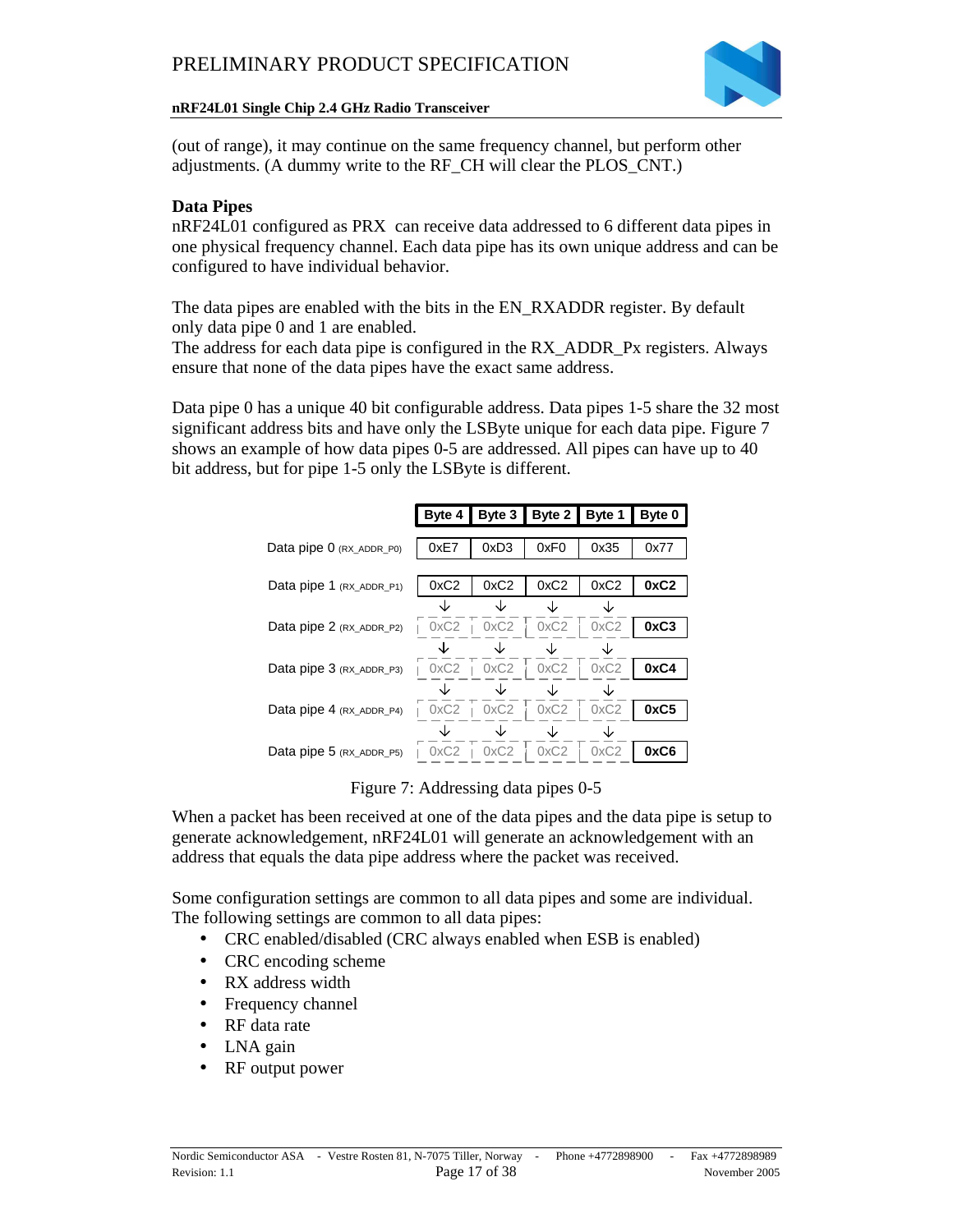

### **DEVICE CONFIGURATION**

All configuration of nRF24L01 is defined by values in some configuration registers. All these registers are writable via the SPI interface.

### **SPI Interface**

The SPI interface is a standard SPI interface with a maximum data rate of 10Mbps. Most registers are readable.

### **SPI Instruction Set**

The available commands to be used on the SPI interface are shown below. Whenever CSN is set low the interface expects an instruction. Every new instruction must be started by a high to low transition on CSN.

In parallel to the SPI instruction word applied on the MOSI pin, the STATUS register is shifted serially out on the MISO pin.

The serial shifting SPI commands is on the format:

<**Instruction word**: MSBit to LSBit (one byte)>

<**Data bytes**: LSByte to MSByte, MSBit in each byte first> See Figure 8 and Figure 0.

| See Figure 8 and Figure 9. |                    |              |                                                            |
|----------------------------|--------------------|--------------|------------------------------------------------------------|
| <b>Instruction Name</b>    | <b>Instruction</b> | # Data       | <b>Operation</b>                                           |
|                            | Format             | <b>Bytes</b> |                                                            |
|                            | [binary]           |              |                                                            |
| <b>R_REGISTER</b>          | 000A AAAA          | $1$ to 5     | Read registers. $AAAAA = 5$ bit Memory Map Address         |
|                            |                    | LSByte first |                                                            |
| W_REGISTER                 | 001A AAAA          | $1$ to 5     | Write registers. $AAAAA = 5$ bit Memory Map Address        |
|                            |                    | LSByte first | Executable in power down or standby modes only.            |
| <b>R_RX_PAYLOAD</b>        | 0110 0001          | 1 to 32      | Read RX-payload: $1 - 32$ bytes. A read operation will     |
|                            |                    | LSByte first | always start at byte 0. Payload will be deleted from FIFO  |
|                            |                    |              | after it is read. Used in RX mode.                         |
| W_TX_PAYLOAD               | 1010 0000          | 1 to 32      | Used in TX mode.                                           |
|                            |                    | LSByte first | Write TX-payload: $1 - 32$ bytes. A write operation will   |
|                            |                    |              | always start at byte 0.                                    |
| FLUSH TX                   | 1110<br>0001       | $\Omega$     | Flush TX FIFO, used in TX mode                             |
| <b>FLUSH RX</b>            | 1110 0010          | $\Omega$     | Flush RX FIFO, used in RX mode                             |
|                            |                    |              | Should not be executed during transmission of              |
|                            |                    |              | acknowledge, i.e. acknowledge package will not be          |
|                            |                    |              | completed.                                                 |
| REUSE_TX_PL                | 1110<br>0011       | $\Omega$     | Used for a PTX device                                      |
|                            |                    |              | Reuse last sent payload. Packets will be repeatedly resent |
|                            |                    |              | as long as CE is high.                                     |
|                            |                    |              | TX payload reuse is active until W_TX_PAYLOAD or           |
|                            |                    |              | FLUSH TX is executed. TX payload reuse must not be         |
|                            |                    |              | activated or deactivated during package transmission       |
| <b>NOP</b>                 | 1111 1111          | $\mathbf{0}$ | No Operation. Might be used to read the STATUS register    |

Table 8 Instruction set for the nRF24L01 SPI interface.

The W\_REGISTER and R\_REGISTER may operate on single or multi-byte registers. When accessing multi-byte registers one will read or write MSBit of LSByte first. The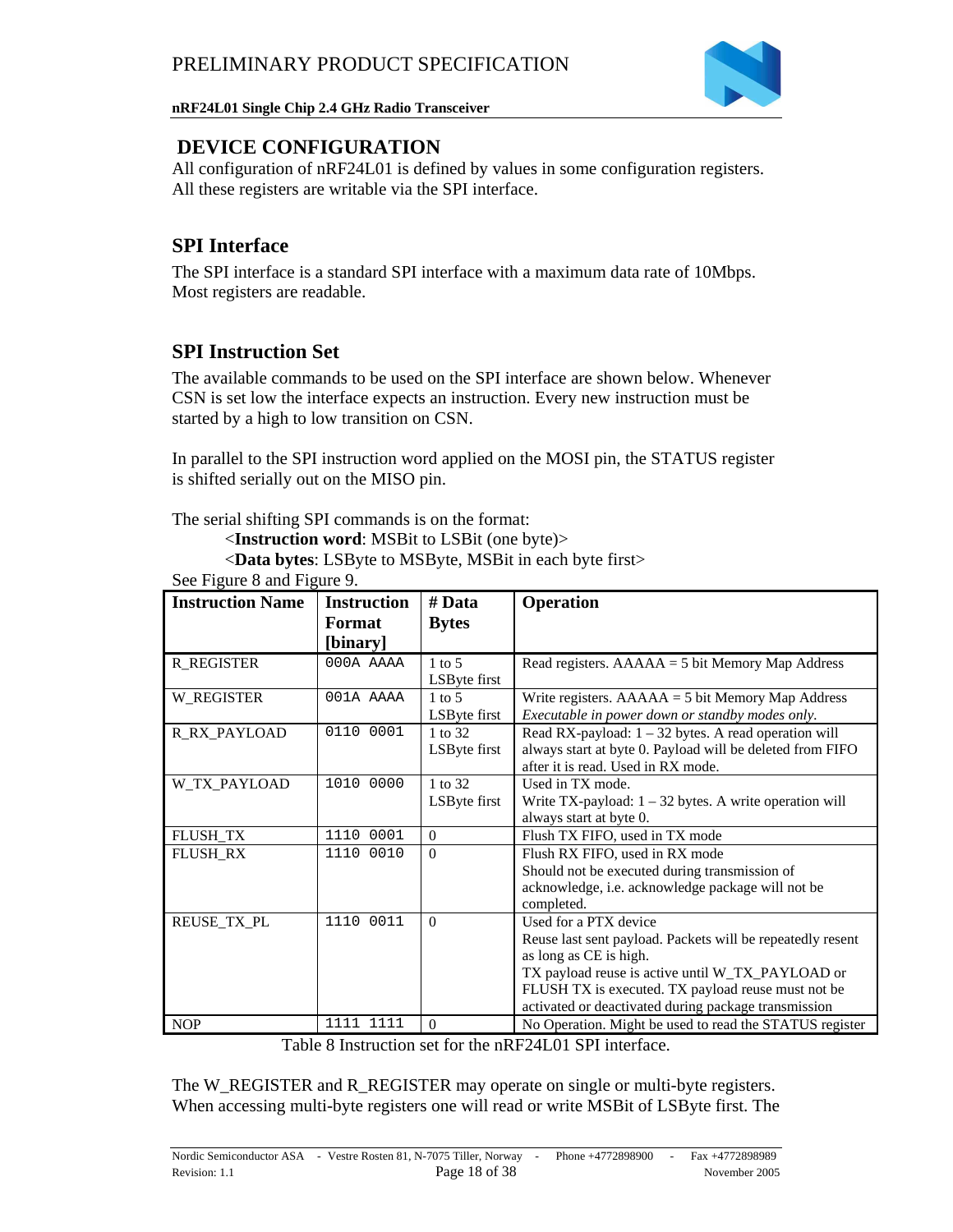

writing can be terminated before all bytes in a multi-byte register has been written. In this case the unwritten  $MSByte(s)$  will remain unchanged. E.g. the LSByte of RX\_ADDR\_P0 can be modified by writing only one byte to the RX\_ADDR\_P0 register. The content of the status register will always be read to MISO after a high to low transition on CSN.

### **Interrupt**

The nRF24L01 has an active low interrupt pin (IRQ). The interrupt pin is activated when TX\_DS, RX\_DR or MAX\_RT is set high in status register. When MCU writes '1' to the interrupt source, the IRQ pin will go inactive. The interrupt mask part of the CONFIG register is used to mask out the interrupt sources that are allowed to set the IRQ pin low. By setting one of the MASK bits high, the corresponding interrupt source will be disabled. By default all interrupt sources are enabled.

### **SPI Timing**

The interface supports SPI. SPI operation and timing is given in Figure 8 to Figure 10 and in Table 9 and Table 10. The device must be in one of the standby modes or power down mode before writing to the configuration registers. In Figure 8 to Figure 10 the following notations are used:

- Cn SPI Instruction Bit
- Sn Status Register Bit

Dn – Data Bit (note: LSByte to MSByte, MSBit in each byte first)

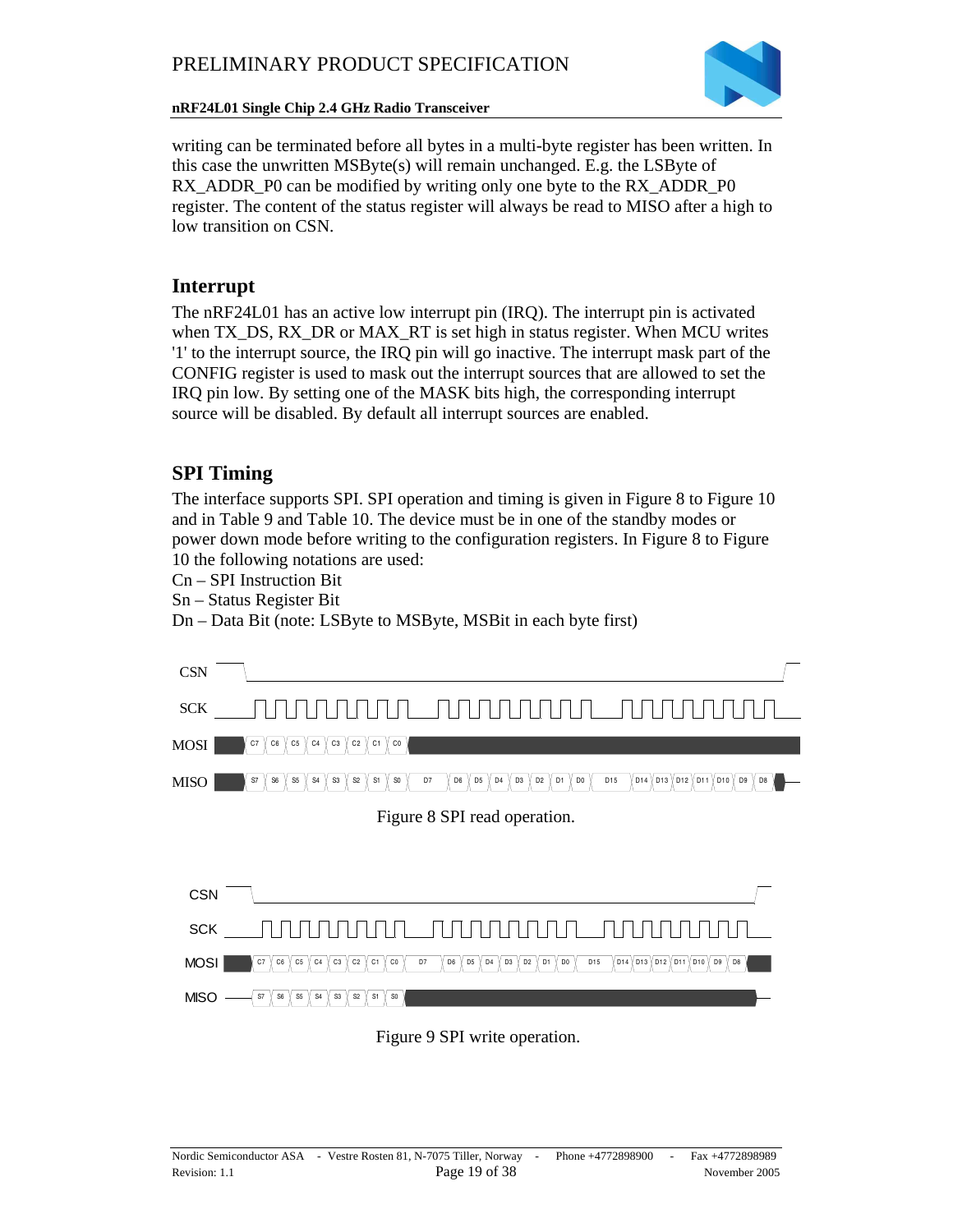



Figure 10 SPI NOP timing diagram.

| <b>PARAMETER</b>         | <b>SYMBOL</b> | <b>MIN</b>                  | <b>MAX</b> | <b>UNITS</b> |
|--------------------------|---------------|-----------------------------|------------|--------------|
| Data to SCK Setup        | Tdc           | 2                           |            | ns           |
| <b>SCK</b> to Data Hold  | Tdh           | 2                           |            | ns           |
| CSN to Data Valid        | Tcsd          |                             | 33         | ns           |
| <b>SCK</b> to Data Valid | Tcd           |                             | 52         | ns           |
| <b>SCK Low Time</b>      | Tcl           | 40                          |            | ns           |
| <b>SCK High Time</b>     | Tch           | 40                          |            | ns           |
| <b>SCK Frequency</b>     | Fsck          | $\Omega$                    | 10         | <b>MHz</b>   |
| <b>SCK Rise and Fall</b> | Tr, Tf        |                             | tbd        | ns           |
| CSN to SCK Setup         | Tcc           | $\mathfrak{D}$              |            | ns           |
| SCK to CSN Hold          | Tcch          | $\mathcal{D}_{\mathcal{L}}$ |            | ns           |
| CSN Inactive time        | Tcwh          | 50                          |            | ns           |
| CSN to Output High Z     | Tcdz          |                             | 33         | ns           |

Table 9 SPI timing parameters  $(C_{load} = 5pF)$ .

| <b>PARAMETER</b>         | <b>SYMBOL</b> | <b>MIN</b>     | <b>MAX</b> | <b>UNITS</b> |
|--------------------------|---------------|----------------|------------|--------------|
| Data to SCK Setup        | Tdc           | $\mathfrak{D}$ |            | ns           |
| <b>SCK</b> to Data Hold  | Tdh           | $\overline{c}$ |            | ns           |
| CSN to Data Valid        | Tcsd          |                | 38         | ns           |
| <b>SCK</b> to Data Valid | Tcd           |                | 54         | ns           |
| <b>SCK Low Time</b>      | Tcl           | 40             |            | ns           |
| <b>SCK High Time</b>     | Tch           | 40             |            | ns           |
| <b>SCK Frequency</b>     | Fsck          | 0              | 10         | <b>MHz</b>   |
| <b>SCK Rise and Fall</b> | Tr, Tf        |                | tbd        | ns           |
| CSN to SCK Setup         | Tcc           | $\mathfrak{D}$ |            | ns           |
| SCK to CSN Hold          | Tcch          | $\overline{c}$ |            | ns           |
| CSN Inactive time        | Tcwh          | 50             |            | ns           |
| CSN to Output High Z     | Tedz          |                | 38         | ns           |

Table 10 SPI timing parameters  $(C_{load} = 10pF)$ .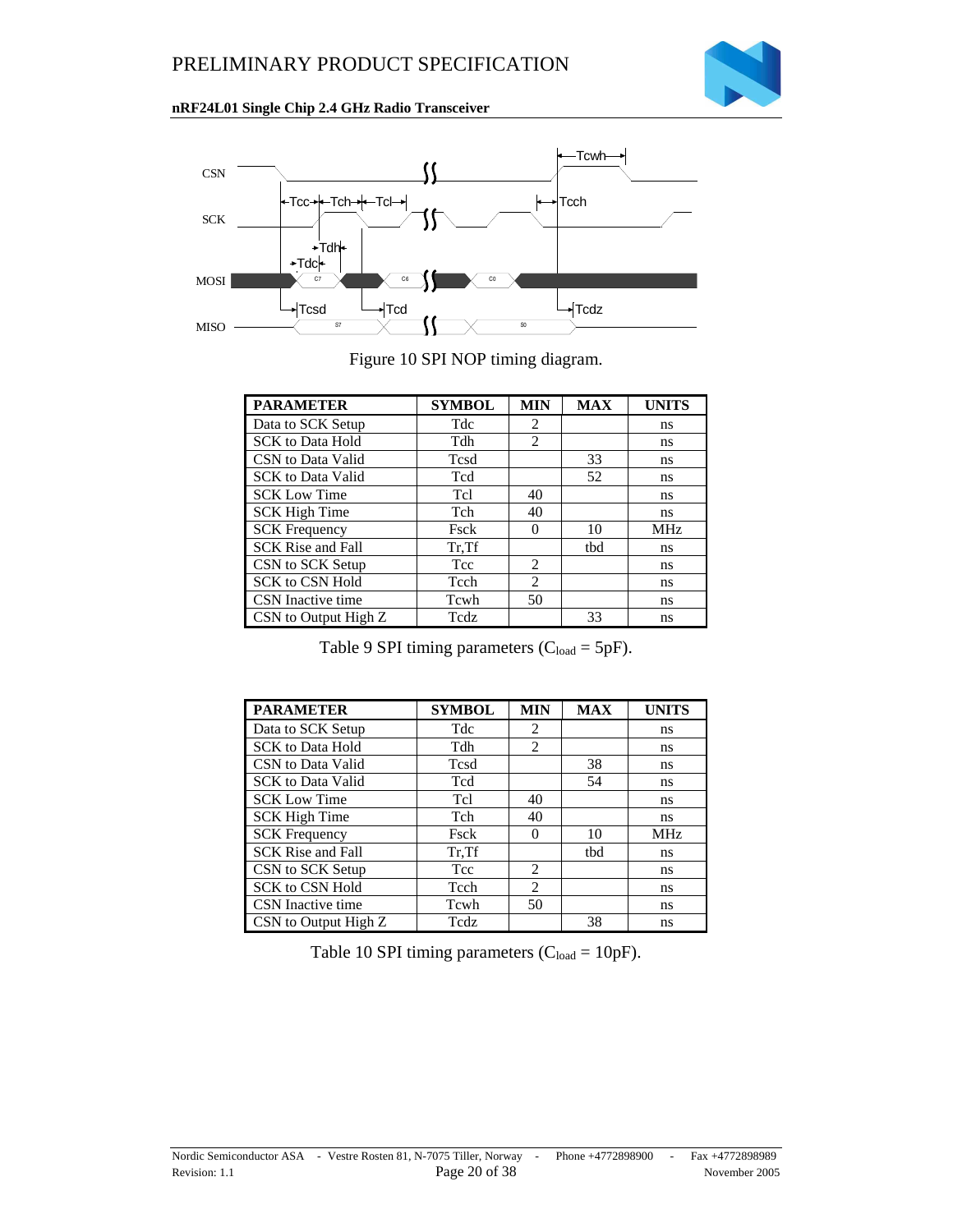

## **Memory Map**

All undefined bits in the table below are redundant. They will be read out as '0'.

| <b>Address</b> | <b>Mnemonic</b>              | <b>Bit</b>     | <b>Reset</b>     | <b>Type</b> | <b>Description</b>                                          |
|----------------|------------------------------|----------------|------------------|-------------|-------------------------------------------------------------|
| (Hex)          |                              |                | <b>Value</b>     |             |                                                             |
|                |                              |                |                  |             |                                                             |
| 00             | <b>CONFIG</b>                |                |                  |             | <b>Configuration Register</b>                               |
|                | Reserved                     | 7              | $\boldsymbol{0}$ | R/W         | Only '0' allowed                                            |
|                | MASK_RX_DR                   | 6              | $\Omega$         | R/W         | Mask interrupt caused by RX_RD                              |
|                |                              |                |                  |             | 1: Interrupt not reflected on the IRQ pin                   |
|                |                              |                |                  |             | 0: Reflect RX_DR as active low interrupt                    |
|                |                              |                |                  |             | on the IRQ pin                                              |
|                | MASK_TX_DS                   | 5              | $\mathbf{0}$     | R/W         | Mask interrupt caused by TX_DS                              |
|                |                              |                |                  |             | 1: Interrupt not reflected on the IRQ pin                   |
|                |                              |                |                  |             | 0: Reflect TX_DS as active low interrupt                    |
|                |                              |                |                  |             | on the IRQ pin                                              |
|                | MASK_MAX_RT                  | $\overline{4}$ | $\boldsymbol{0}$ | R/W         | Mask interrupt caused by MAX_RT                             |
|                |                              |                |                  |             | 1: Interrupt not reflected on the IRQ pin                   |
|                |                              |                |                  |             | 0: Reflect MAX_RT as active low                             |
|                |                              |                |                  |             | interrupt on the IRQ pin                                    |
|                | EN_CRC                       | 3              | 1                | R/W         | Enable CRC. Forced high if one of the                       |
|                |                              |                |                  |             | bits in the EN_AA is high                                   |
|                | <b>CRCO</b>                  | 2              | $\mathbf{0}$     | R/W         | CRC encoding scheme                                         |
|                |                              |                |                  |             | $'0'$ - 1 byte                                              |
|                |                              |                |                  |             | $1' - 2$ bytes                                              |
|                | PWR_UP                       | 1              | $\mathbf{0}$     | R/W         | 1: POWER UP, 0:POWER DOWN                                   |
|                | PRIM_RX                      | $\overline{0}$ | $\overline{0}$   | R/W         | 1: PRX, 0: PTX                                              |
|                |                              |                |                  |             |                                                             |
| 01             | EN_AA                        |                |                  |             | Enable 'Auto Acknowledgment' Function                       |
|                | Enhanced                     |                |                  |             | Disable this functionality to be                            |
|                | ShockBurst™                  |                |                  |             | compatible with nRF2401, see page 25                        |
|                | Reserved                     | 7:6            | 00               | R/W         | Only '00' allowed                                           |
|                | ENAA_P5                      | 5              | 1                | R/W         | Enable auto ack. data pipe 5                                |
|                | ENAA_P4                      | $\overline{4}$ | 1                | R/W         | Enable auto ack. data pipe 4                                |
|                | ENAA P3                      | 3              | $\mathbf{1}$     | R/W         | Enable auto ack. data pipe 3                                |
|                | ENAA_P2                      | $\overline{2}$ | 1                | R/W         | Enable auto ack. data pipe 2                                |
|                | $ENAA$ <sub>P1</sub>         | 1              | 1                | R/W         | Enable auto ack. data pipe 1                                |
|                | ENAA P0                      | $\overline{0}$ | $\mathbf{1}$     | R/W         | Enable auto ack. data pipe 0                                |
|                |                              |                |                  |             |                                                             |
| 02             | <b>EN_RXADDR</b>             |                |                  |             | <b>Enabled RX Addresses</b>                                 |
|                | Reserved                     | 7:6            | 00               | R/W         | Only '00' allowed                                           |
|                | ERX_P5                       | 5              | $\mathbf{0}$     | R/W         | Enable data pipe 5.                                         |
|                | <b>ERX</b><br>P <sub>4</sub> | $\overline{4}$ | $\overline{0}$   | R/W         | Enable data pipe 4.                                         |
|                | ERX P3                       | 3              | $\theta$         | R/W         | Enable data pipe 3.                                         |
|                | ERX P2                       | $\overline{c}$ | $\boldsymbol{0}$ | R/W         | Enable data pipe 2.                                         |
|                | ERX<br>P <sub>1</sub>        | 1              | 1                | R/W         | Enable data pipe 1.                                         |
|                | ERX PO                       | $\theta$       | 1                | R/W         | Enable data pipe 0.                                         |
|                |                              |                |                  |             |                                                             |
| 03             | <b>SETUP_AW</b>              |                |                  |             | Setup of Address Widths                                     |
|                |                              |                |                  |             | (common for all data pipes)                                 |
|                | Reserved                     | 7:2            | 000000           | R/W         | Only '000000' allowed                                       |
|                | AW                           | 1:0            | 11               | R/W         | RX/TX Address field width                                   |
|                |                              |                |                  |             | '00' - Illegal                                              |
|                |                              |                |                  |             | $'01'$ - 3 bytes                                            |
|                |                              |                |                  |             | $'10'$ - 4 bytes                                            |
|                |                              |                |                  |             | $'11' - 5$ bytes                                            |
|                |                              |                |                  |             | LSByte will be used if address width                        |
|                |                              |                |                  |             | below 5 bytes                                               |
|                |                              |                |                  |             |                                                             |
| 04             | <b>SETUP_RETR</b><br>ARD     | 7:4            | $0000\,$         | R/W         | Setup of Automatic Retransmission<br>Auto Re-transmit Delay |
|                |                              |                |                  |             |                                                             |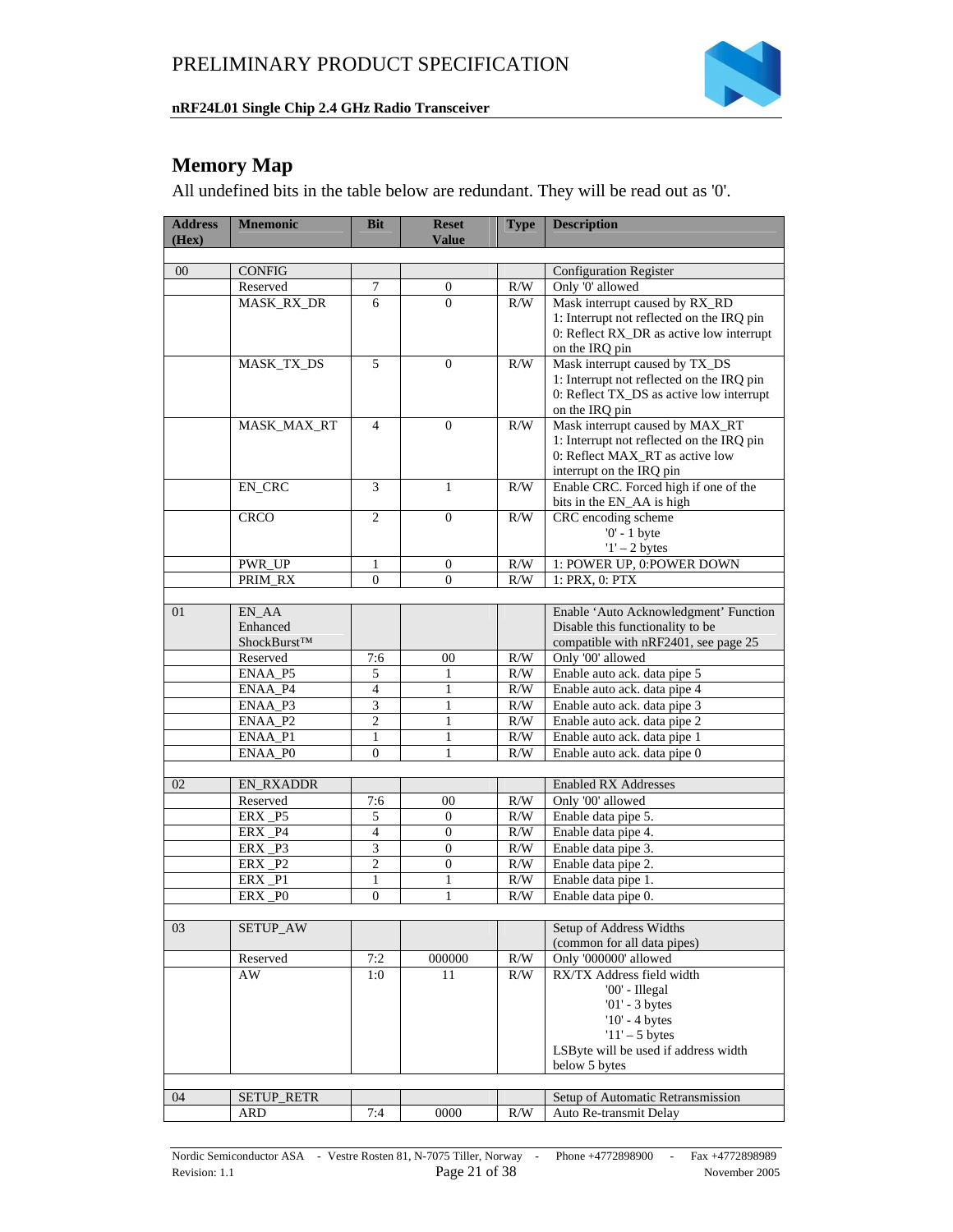

#### **nRF24L01 Single Chip 2.4 GHz Radio Transceiver**

| <b>Address</b><br>(Hex) | <b>Mnemonic</b>  | <b>Bit</b>       | <b>Reset</b><br><b>Value</b> | <b>Type</b> | <b>Description</b>                                                                      |
|-------------------------|------------------|------------------|------------------------------|-------------|-----------------------------------------------------------------------------------------|
|                         |                  |                  |                              |             | '0000' - Wait $250+86uS$                                                                |
|                         |                  |                  |                              |             | $'0001' - Wait 500 + 86uS$                                                              |
|                         |                  |                  |                              |             | $'0010' - Wait 750 + 86uS$                                                              |
|                         |                  |                  |                              |             |                                                                                         |
|                         |                  |                  |                              |             | $1111' - Wait 4000 + 86uS$                                                              |
|                         |                  |                  |                              |             | (Delay defined from end of transmission                                                 |
|                         |                  |                  |                              |             | to start of next transmission)                                                          |
|                         | ARC              | 3:0              | 0011                         | R/W         | Auto Retransmit Count                                                                   |
|                         |                  |                  |                              |             | '0000' -Re-Transmit disabled                                                            |
|                         |                  |                  |                              |             | '0001' - Up to 1 Re-Transmit                                                            |
|                         |                  |                  |                              |             | on fail of AA                                                                           |
|                         |                  |                  |                              |             | .                                                                                       |
|                         |                  |                  |                              |             | ' $1111'$ – Up to 15 Re-Transmit                                                        |
|                         |                  |                  |                              |             | on fail of AA                                                                           |
| 05                      | RF_CH            |                  |                              |             | RF Channel                                                                              |
|                         | Reserved         | 7                | $\boldsymbol{0}$             | R/W         | Only '0' allowed                                                                        |
|                         | RF_CH            | 6:0              | 0000010                      | R/W         | Sets the frequency channel nRF24L01                                                     |
|                         |                  |                  |                              |             | operates on                                                                             |
|                         |                  |                  |                              |             |                                                                                         |
| 06                      | <b>RF_SETUP</b>  |                  |                              |             | RF Setup Register                                                                       |
|                         | Reserved         | 7:5              | 000                          | R/W         | Only '000' allowed                                                                      |
|                         | PLL_LOCK         | 4                | 0                            | $\rm R/W$   | Force PLL lock signal                                                                   |
|                         | RF_DR            | 3                | 1                            | R/W         | Data Rate                                                                               |
|                         |                  |                  |                              |             | $0' - 1$ Mbps                                                                           |
|                         |                  |                  |                              |             | $1' - 2$ Mbps                                                                           |
|                         | RF_PWR           | 2:1              | 11                           | R/W         | Set RF output power in TX mode                                                          |
|                         |                  |                  |                              |             | $'00' - -18$ dBm                                                                        |
|                         |                  |                  |                              |             | $'01' - -12$ dBm                                                                        |
|                         |                  |                  |                              |             | $10' - -6$ dBm                                                                          |
|                         |                  |                  |                              |             | $11' -$<br>$0$ dBm                                                                      |
|                         | <b>LNA_HCURR</b> | $\mathbf{0}$     | 1                            | R/W         | Setup LNA gain                                                                          |
|                         |                  |                  |                              |             |                                                                                         |
| 07                      | <b>STATUS</b>    |                  |                              |             | Status Register (In parallel to the SPI                                                 |
|                         |                  |                  |                              |             | instruction word applied on the MOSI                                                    |
|                         |                  |                  |                              |             | pin, the STATUS register is shifted                                                     |
|                         |                  |                  |                              |             | serially out on the MISO pin)                                                           |
|                         | Reserved         | 7                | $\boldsymbol{0}$             | R/W         | Only '0' allowed                                                                        |
|                         | RX_DR            | 6                | $\Omega$                     | R/W         | Data Ready RX FIFO interrupt. Set high<br>when new data arrives RX FIFO <sup>13</sup> . |
|                         |                  |                  |                              |             |                                                                                         |
|                         |                  | 5                | $\boldsymbol{0}$             | R/W         | Write 1 to clear bit.<br>Data Sent TX FIFO interrupt. Set high                          |
|                         | TX_DS            |                  |                              |             | when packet sent on TX. If AUTO_ACK                                                     |
|                         |                  |                  |                              |             | is activated, this bit will be set high only                                            |
|                         |                  |                  |                              |             | when ACK is received.                                                                   |
|                         |                  |                  |                              |             | Write 1 to clear bit.                                                                   |
|                         | MAX_RT           | 4                | $\overline{0}$               | R/W         | Maximum number of TX retries interrupt                                                  |
|                         |                  |                  |                              |             | Write 1 to clear bit. If MAX_RT is                                                      |
|                         |                  |                  |                              |             | set it must be cleared to enable                                                        |
|                         |                  |                  |                              |             |                                                                                         |
|                         |                  |                  |                              |             | further communication.                                                                  |
|                         | $RX_P_NO$        | 3:1              | 111                          | R           | Data pipe number for the payload<br>available for reading from RX_FIFO                  |
|                         |                  |                  |                              |             | 000-101: Data Pipe Number                                                               |
|                         |                  |                  |                              |             | 110: Not Used                                                                           |
|                         |                  |                  |                              |             | 111: RX FIFO Empty                                                                      |
|                         | TX_FULL          | $\boldsymbol{0}$ | $\boldsymbol{0}$             | R           | TX FIFO full flag. 1: TX FIFO full. 0:                                                  |
|                         |                  |                  |                              |             |                                                                                         |

<sup>&</sup>lt;sup>13</sup> The Data Ready interrupt is set by a new packet arrival event. The procedure for handling this interrupt should be: 1) read payload via SPI, 2) clear RX\_DR interrupt, 3) read FIFO\_STATUS to check if there are more payloads available in RX FIFO, 4) if there are more data in RX FIFO, repeat from 1).

1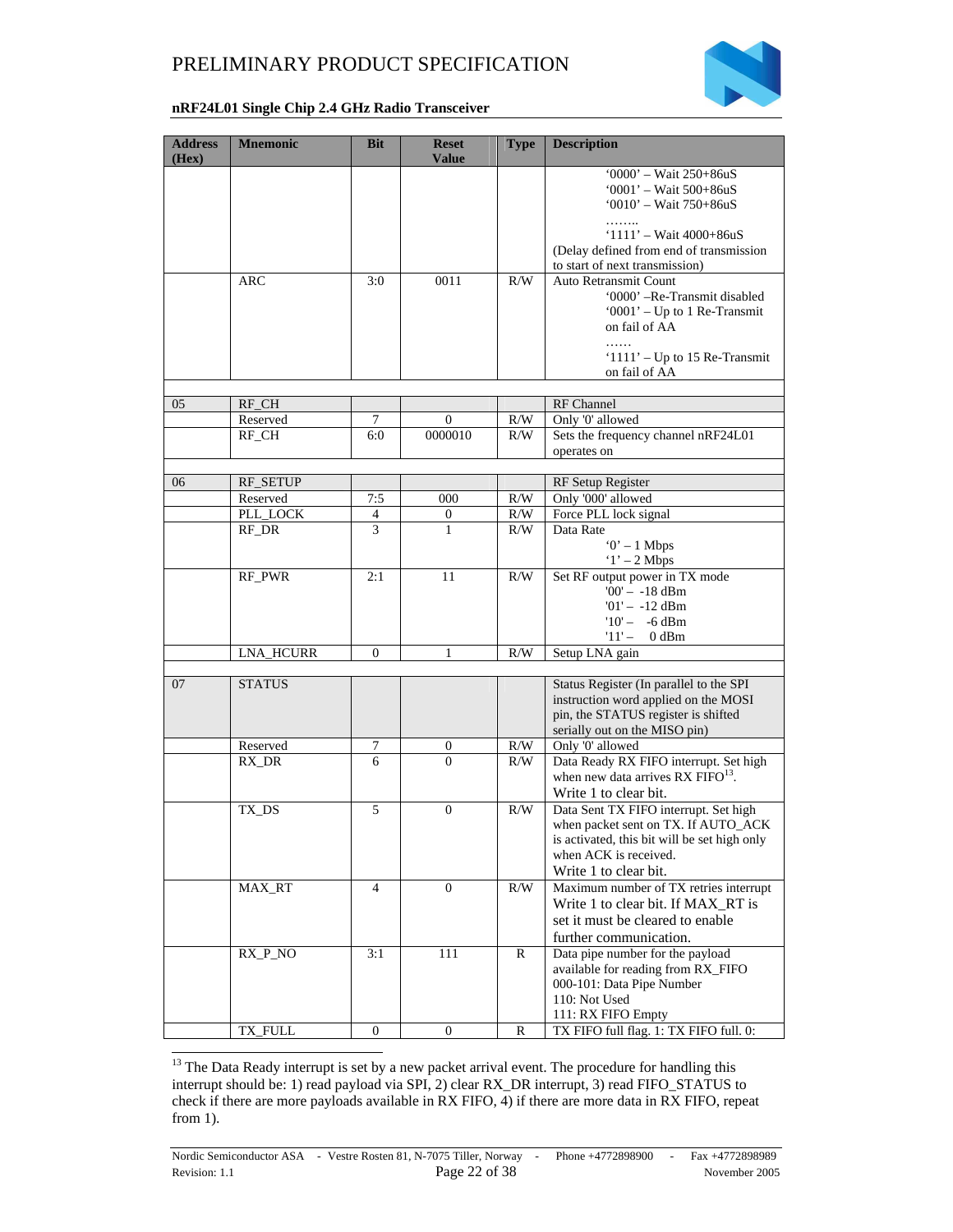

#### **nRF24L01 Single Chip 2.4 GHz Radio Transceiver**

| <b>Address</b><br>(Hex) | <b>Mnemonic</b>        | <b>Bit</b>     | <b>Reset</b><br><b>Value</b> | <b>Type</b> | <b>Description</b>                                                                 |
|-------------------------|------------------------|----------------|------------------------------|-------------|------------------------------------------------------------------------------------|
|                         |                        |                |                              |             | Available locations in TX FIFO.                                                    |
|                         |                        |                |                              |             |                                                                                    |
| 08                      | OBSERVE_TX<br>PLOS_CNT | 7:4            | $\mathbf{0}$                 | R           | Transmit observe register<br>Packet Loss Counter. The register is reset            |
|                         |                        |                |                              |             | by writing to RF_CH. The counter                                                   |
|                         |                        |                |                              |             | restarts after 15 lost packets. See page 14                                        |
|                         |                        |                |                              |             | and 16.                                                                            |
|                         | ARC_CNT                | 3:0            | $\boldsymbol{0}$             | R           | Current value on resent counter. The                                               |
|                         |                        |                |                              |             | counter is reset when transmission of a                                            |
|                         |                        |                |                              |             | new packet starts. See page 14.                                                    |
| 09                      | CD                     |                |                              |             |                                                                                    |
|                         | Reserved               | 7:1            | 000000                       | R           |                                                                                    |
|                         | CD                     | $\overline{0}$ | 0                            | R           | Carrier Detect. See page 16.                                                       |
|                         |                        |                |                              |             |                                                                                    |
| 0A                      | RX_ADDR_PO             | 39:0           | 0xE7E7E7E7E7                 | R/W         | Receive address data pipe 0. 5 Bytes<br>maximum length. (LSByte is written first)  |
| 0B                      | RX_ADDR_P1             | 39:0           | 0xC2C2C2C2C2                 | R/W         | Receive address data pipe 1.5 Bytes                                                |
|                         |                        |                |                              |             | maximum length. (LSByte is written first)                                          |
| 0 <sup>C</sup>          | RX_ADDR_P2             | 7:0            | 0xC3                         | R/W         | Receive address data pipe 2. Only LSB.                                             |
|                         |                        |                |                              |             | MSBytes will be equal to                                                           |
|                         |                        |                |                              |             | RX_ADDR_P1[39:8]                                                                   |
| 0 <sub>D</sub>          | RX_ADDR_P3             | 7:0            | 0xC4                         | R/W         | Receive address data pipe 3. Only LSB.<br>MSBytes will be equal to                 |
|                         |                        |                |                              |             | RX_ADDR_P1[39:8]                                                                   |
| 0E                      | RX_ADDR_P4             | 7:0            | 0xC5                         | R/W         | Receive address data pipe 4. Only LSB.                                             |
|                         |                        |                |                              |             | MSBytes will be equal to                                                           |
|                         |                        |                |                              |             | RX_ADDR_P1[39:8]                                                                   |
| 0F                      | RX_ADDR_P5             | 7:0            | 0xC6                         | R/W         | Receive address data pipe 5. Only LSB.<br>MSBytes will be equal to                 |
|                         |                        |                |                              |             | RX_ADDR_P1[39:8]                                                                   |
|                         |                        |                |                              |             |                                                                                    |
| 10                      | TX_ADDR                | 39:0           | 0xE7E7E7E7E7                 | R/W         | Transmit address. Used for a PTX device                                            |
|                         |                        |                |                              |             | only. (LSByte is written first)                                                    |
|                         |                        |                |                              |             | Set RX_ADDR_P0 equal to this address<br>to handle automatic acknowledge if this is |
|                         |                        |                |                              |             | a PTX device with Enhanced                                                         |
|                         |                        |                |                              |             | ShockBurst™ enabled. See page 14.                                                  |
|                         |                        |                |                              |             |                                                                                    |
| 11                      | RX_PW_P0               |                |                              |             |                                                                                    |
|                         | Reserved<br>RX_PW_P0   | 7:6<br>5:0     | 00<br>$\mathbf{0}$           | R/W<br>R/W  | Only '00' allowed<br>Number of bytes in RX payload in data                         |
|                         |                        |                |                              |             | pipe $0$ (1 to 32 bytes).                                                          |
|                         |                        |                |                              |             | 0 Not Legal                                                                        |
|                         |                        |                |                              |             | $1 = 1$ byte                                                                       |
|                         |                        |                |                              |             | $\ldots$                                                                           |
|                         |                        |                |                              |             | $32 = 32$ bytes                                                                    |
| 12                      | $RX_PW_P1$             |                |                              |             |                                                                                    |
|                         | Reserved               | 7:6            | 00                           | R/W         | Only '00' allowed                                                                  |
|                         | RX_PW_P1               | 5:0            | $\Omega$                     | R/W         | Number of bytes in RX payload in data                                              |
|                         |                        |                |                              |             | pipe $1$ (1 to 32 bytes).                                                          |
|                         |                        |                |                              |             | 0 Not Legal<br>$1 = 1$ byte                                                        |
|                         |                        |                |                              |             | $\ldots$                                                                           |
|                         |                        |                |                              |             | $32 = 32$ bytes                                                                    |
|                         |                        |                |                              |             |                                                                                    |
| 13                      | RX_PW_P2               |                |                              |             |                                                                                    |
|                         | Reserved<br>RX_PW_P2   | 7:6<br>5:0     | 00<br>$\Omega$               | R/W<br>R/W  | Only '00' allowed<br>Number of bytes in RX payload in data                         |
|                         |                        |                |                              |             | pipe $2(1 \text{ to } 32 \text{ bytes})$ .                                         |
|                         |                        |                |                              |             |                                                                                    |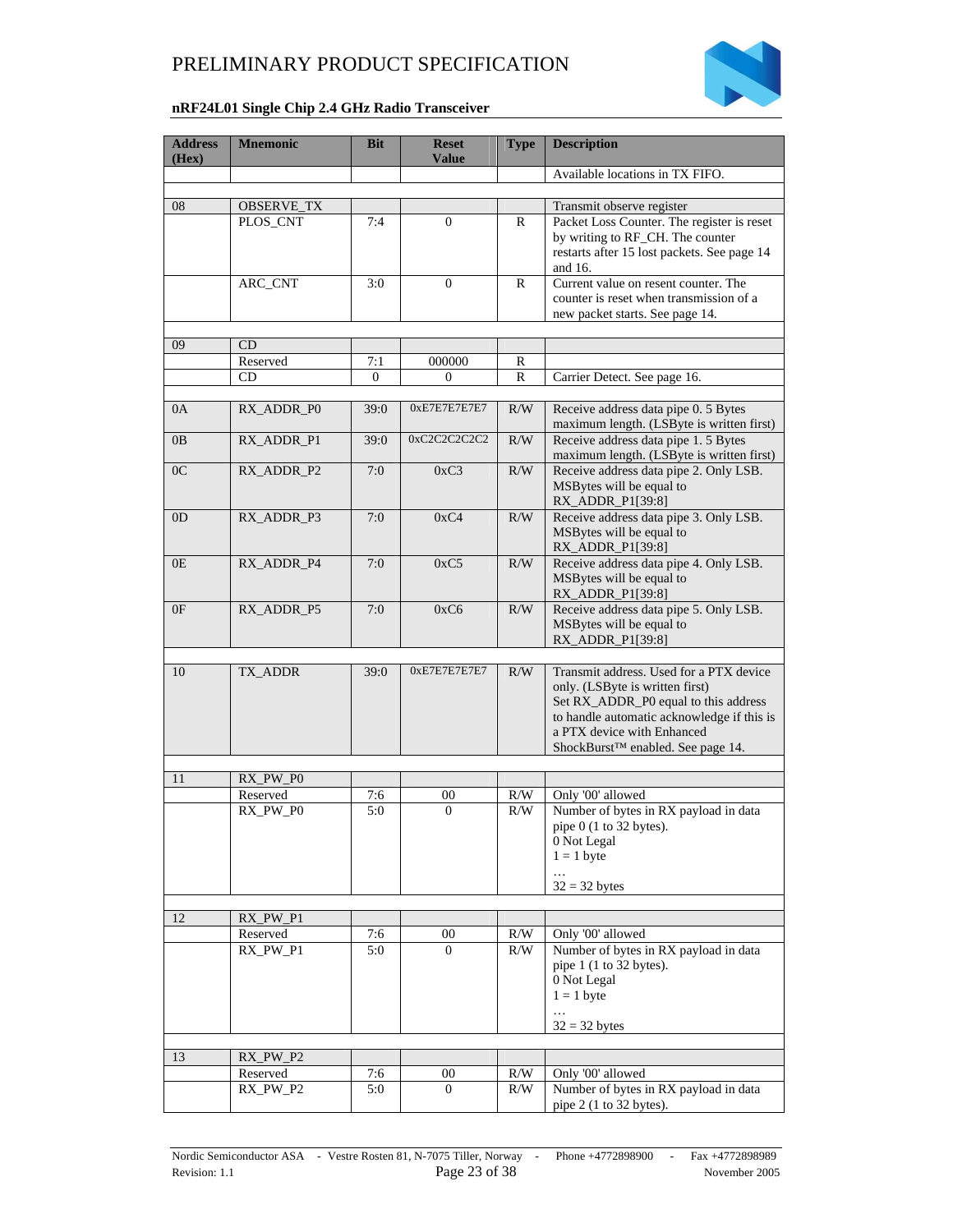

#### **nRF24L01 Single Chip 2.4 GHz Radio Transceiver**

| <b>Address</b><br>(Hex) | <b>Mnemonic</b>      | <b>Bit</b>       | <b>Reset</b><br><b>Value</b> | <b>Type</b>      | <b>Description</b>                                                        |
|-------------------------|----------------------|------------------|------------------------------|------------------|---------------------------------------------------------------------------|
|                         |                      |                  |                              |                  | 0 Not Legal<br>$1 = 1$ byte                                               |
|                         |                      |                  |                              |                  | .                                                                         |
|                         |                      |                  |                              |                  | $32 = 32$ bytes                                                           |
|                         |                      |                  |                              |                  |                                                                           |
| 14                      | RX_PW_P3             |                  |                              |                  |                                                                           |
|                         | Reserved<br>RX_PW_P3 | 7:6<br>5:0       | 00<br>$\Omega$               | R/W<br>R/W       | Only '00' allowed                                                         |
|                         |                      |                  |                              |                  | Number of bytes in RX payload in data<br>pipe $3(1 to 32 bytes)$ .        |
|                         |                      |                  |                              |                  | 0 Not Legal                                                               |
|                         |                      |                  |                              |                  | $1 = 1$ byte                                                              |
|                         |                      |                  |                              |                  |                                                                           |
|                         |                      |                  |                              |                  | $32 = 32$ bytes                                                           |
|                         |                      |                  |                              |                  |                                                                           |
| 15                      | RX_PW_P4             |                  |                              |                  |                                                                           |
|                         | Reserved<br>RX_PW_P4 | 7:6<br>5:0       | 00<br>$\Omega$               | $\rm R/W$<br>R/W | Only '00' allowed<br>Number of bytes in RX payload in data                |
|                         |                      |                  |                              |                  | pipe 4 (1 to 32 bytes).                                                   |
|                         |                      |                  |                              |                  | 0 Not Legal                                                               |
|                         |                      |                  |                              |                  | $1 = 1$ byte                                                              |
|                         |                      |                  |                              |                  |                                                                           |
|                         |                      |                  |                              |                  | $32 = 32$ bytes                                                           |
|                         |                      |                  |                              |                  |                                                                           |
| 16                      | RX_PW_P5<br>Reserved | 7:6              | 00                           | R/W              | Only '00' allowed                                                         |
|                         | RX_PW_P5             | 5:0              | $\Omega$                     | R/W              | Number of bytes in RX payload in data                                     |
|                         |                      |                  |                              |                  | pipe 5 (1 to 32 bytes).                                                   |
|                         |                      |                  |                              |                  | 0 Not Legal                                                               |
|                         |                      |                  |                              |                  | $1 = 1$ byte                                                              |
|                         |                      |                  |                              |                  |                                                                           |
|                         |                      |                  |                              |                  | $32 = 32$ bytes                                                           |
| 17                      | FIFO_STATUS          |                  |                              |                  | FIFO Status Register                                                      |
|                         | Reserved             | 7                | 0                            | R/W              | Only '0' allowed                                                          |
|                         | TX_REUSE             | 6                | $\Omega$                     | R                | Reuse last sent data packet if set high.                                  |
|                         |                      |                  |                              |                  | The packet will be repeatedly resent as                                   |
|                         |                      |                  |                              |                  | long as CE is high.                                                       |
|                         |                      |                  |                              |                  | TX_REUSE is set by the SPI instruction                                    |
|                         |                      |                  |                              |                  | REUSE_TX_PL, and is reset by the SPI<br>instructions W_TX_PAYLOAD or      |
|                         |                      |                  |                              |                  | <b>FLUSH TX</b>                                                           |
|                         | TX_FULL              | 5                | $\boldsymbol{0}$             | R                | TX FIFO full flag. 1: TX FIFO full. 0:                                    |
|                         |                      |                  |                              |                  | Available locations in TX FIFO.                                           |
|                         | TX EMPTY             | 4                | 1                            | R                | TX FIFO empty flag. 1: TX FIFO empty.                                     |
|                         |                      |                  |                              |                  | 0: Data in TX FIFO.                                                       |
|                         | Reserved             | 3:2              | 00                           | R/W              | Only '00' allowed                                                         |
|                         | RX_FULL              | 1                | $\mathbf{0}$                 | R                | RX FIFO full flag. 1: RX FIFO full. 0:<br>Available locations in RX FIFO. |
|                         | RX_EMPTY             | $\boldsymbol{0}$ | 1                            | R                | RX FIFO full flag. 1: RX FIFO empty. 0:                                   |
|                         |                      |                  |                              |                  | Data in RX FIFO.                                                          |
| $\rm N/A$               | TX_PLD               | 255:0            | X                            | W                | Written by separate SPI command TX                                        |
|                         |                      |                  |                              |                  | data payload register 1 - 32 bytes.                                       |
|                         |                      |                  |                              |                  | This register is implemented as a FIFO                                    |
|                         |                      |                  |                              |                  | with 3 levels.<br>Used in TX mode only                                    |
| N/A                     | RX_PLD               | 255:0            | X                            | $\mathbb{R}$     | Written by separate SPI command                                           |
|                         |                      |                  |                              |                  | RX data payload register. 1 - 32 bytes.                                   |
|                         |                      |                  |                              |                  | This register is implemented as a FIFO                                    |
|                         |                      |                  |                              |                  | with 3 levels.                                                            |
|                         |                      |                  |                              |                  | All receive channels share the same FIFO                                  |

Table 11 Memory map of nRF24L01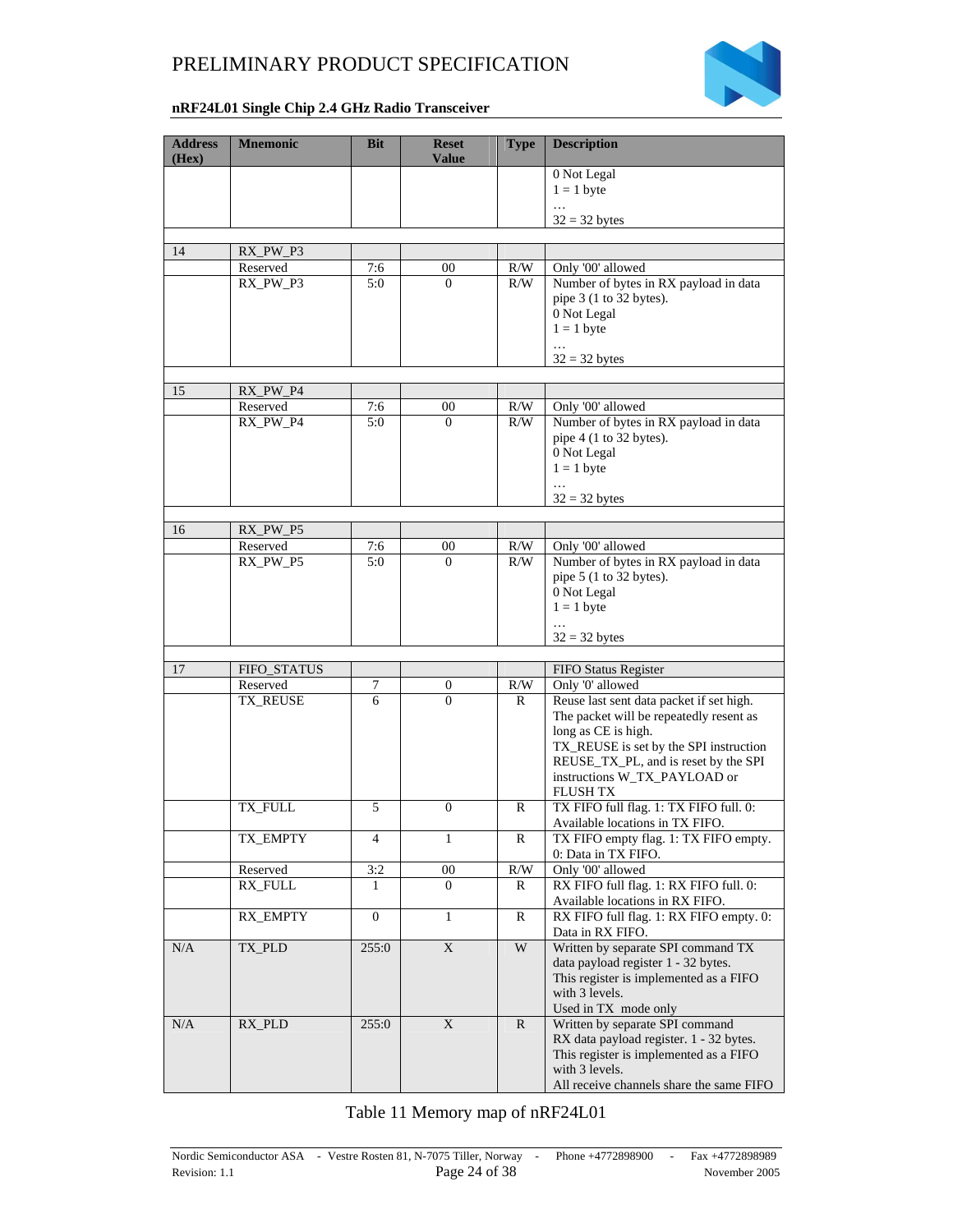

### **Configuration for compatibility with nRF24XX**

How to setup nRF24L01 to receive from an nRF2401/nRF2402/nRF24E1/nRF24E2:

- Use same CRC configuration as the nRF2401/nRF2402/nRF24E1/nRF24E2 uses
- Set the PRIM RX bit to 1
- Disable auto acknowledgement on the data pipe that will be addressed
- Use the same address width as the PTX device
- Use the same frequency channel as the PTX device
- Select data rate 1Mbit/s on both nRF24L01 and nRF2401/nRF2402/nRF24E1/nRF24E2
- Set correct payload width on the data pipe that will be addressed
- Set PWR\_UP and CE high

How to setup nRF24L01 to transmit to an nRF2401/nRF24E1:

- Use same CRC configuration as the nRF2401/nRF2402/nRF24E1/nRF24E2 uses
- Set the PRIM\_RX bit to 0
- Set the Auto Retransmit Count to 0 to disable the auto retransmit functionality
- Use the same address width as the nRF2401/nRF2402/nRF24E1/nRF24E2 uses
- Use the same frequency channel as the nRF2401/nRF2402/nRF24E1/nRF24E2 uses
- Select data rate 1Mbit/s on both nRF24L01 and nRF2401/nRF2402/nRF24E1/nRF24E2
- Set PWR\_UP high
- Clock in a payload that has the same length as the nRF2401/nRF2402/nRF24E1/nRF24E2 is configured to receive
- Pulse CE to send the packet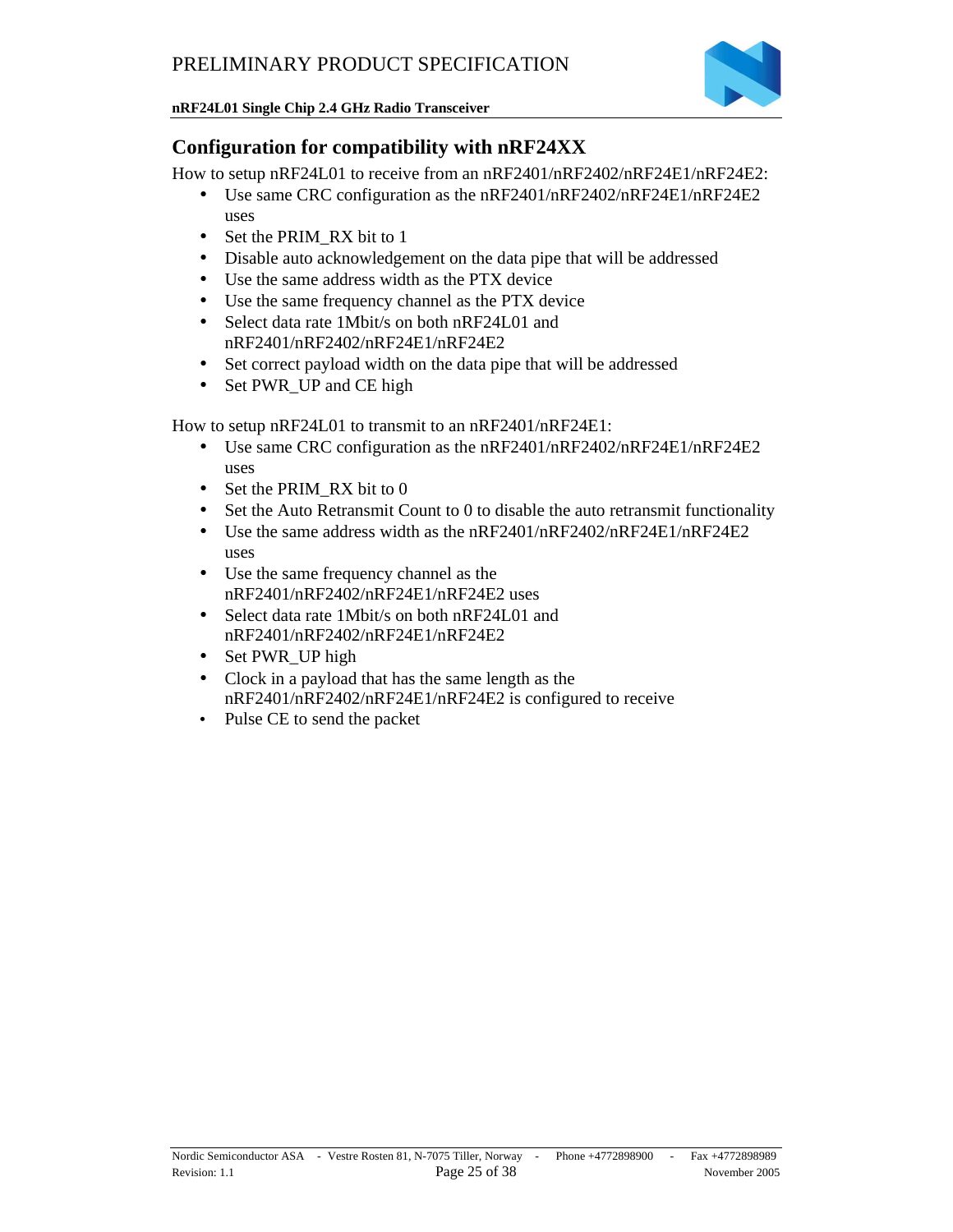

# **PACKET DESCRIPTION**

 $\overline{a}$ 

An Enhanced ShockBurst™ packet with payload (1-32 bytes).



A ShockBurst™ packet compatible to nRF2401/nRF2402/nRF24E1/nRF24E2 devices.

| Preamble<br>' bvte | Address 3-5 byte | Payload 1 - 32 byte | CRC 0/1/2<br>byte |
|--------------------|------------------|---------------------|-------------------|
|--------------------|------------------|---------------------|-------------------|

| Preamble   | Preamble is used to detect 0 and 1 levels. It is stripped off $(RX)$ and added $(TX)$<br>٠ |
|------------|--------------------------------------------------------------------------------------------|
|            | by nRF24L01. The preamble is 8 bits long.                                                  |
|            |                                                                                            |
| Address    | The address field contains the receiver address.                                           |
|            | The address can be 3, 4 or 5 bytes wide<br>٠                                               |
|            | The address fields can be individually configured for all RX channels and the<br>٠         |
|            | TX channel                                                                                 |
|            | Address is automatically removed from received packets. <sup>14</sup><br>$\bullet$         |
| Flags      | PID: Packet Identification. 2 bits that is incremented for each new payload<br>٠           |
|            | 7 bits reserved for packet compatibility with future products<br>٠                         |
|            | Not used when compatible to nRF2401/nRF24E1<br>٠                                           |
| Payload    | $1 - 32$ bytes wide.<br>٠                                                                  |
| <b>CRC</b> | The CRC is optional.<br>٠                                                                  |
|            | 0-2 bytes wide CRC<br>٠                                                                    |
|            | The polynomial for 8 bits CRC check is $X^8 + X^2 + X + 1$<br>٠                            |
|            | The polynomial for 16 bits CRC check is $X^{16} + X^{12} + X^5 + 1$ .                      |

Table 12 Data packet description

<sup>&</sup>lt;sup>14</sup> Suggested use of addresses. In general more bits in the address gives less false detection, which in the end may give lower data Packet-Error-Rate (PER).

A. The address made by (5, 4, or 3) equal bytes are not recommended because it in general will make the packet-error-rate increase.

B. Addresses where the level shift only one time (i.e. 000FFFFFFF) could often be detected in noise that may give a false detection, which again may give raised packet-error-rate.

C. Addresses as a continuation of the preamble (hi-low toggling) will raise the Packet-Error-Rate (PER).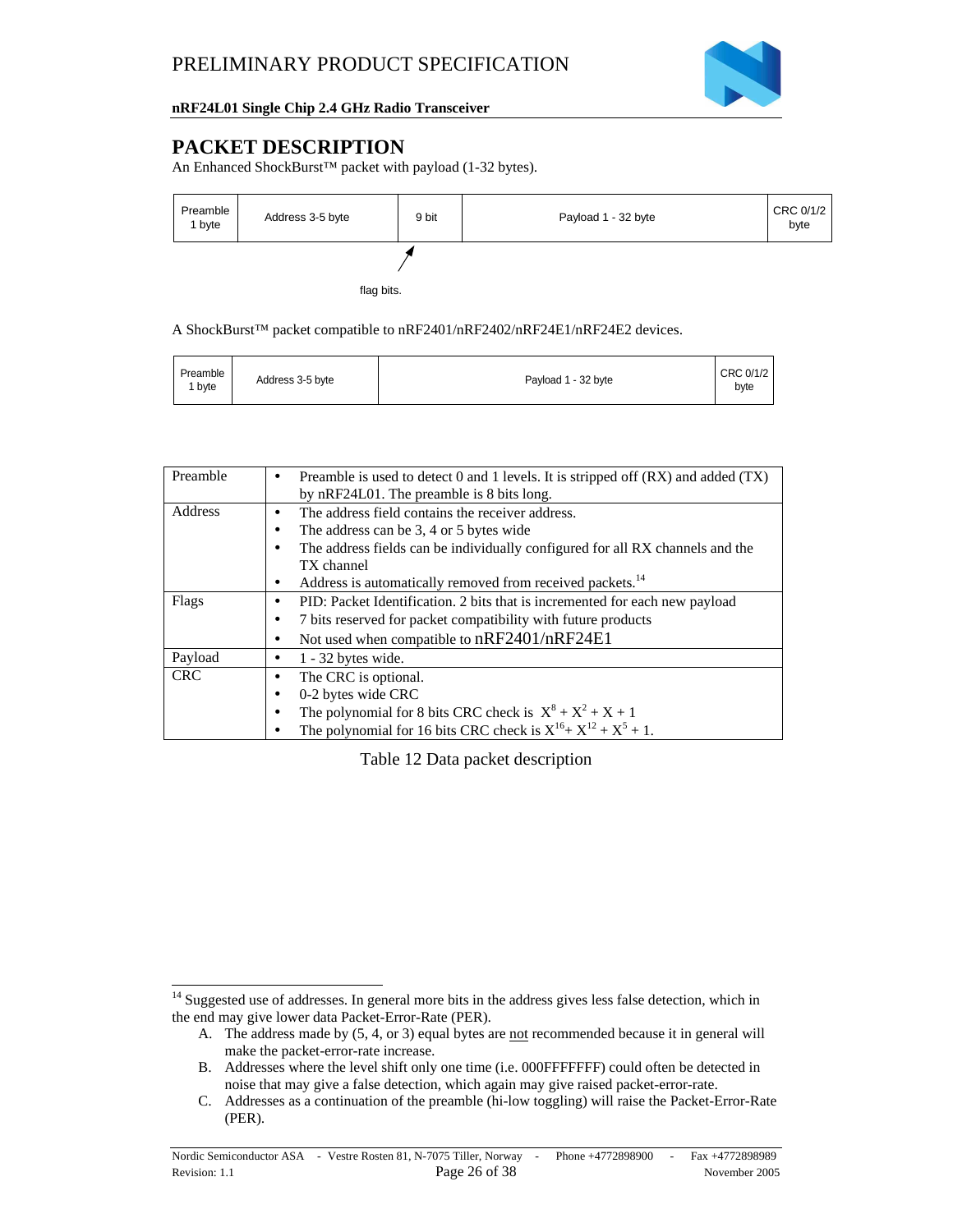

### **IMPORTANT TIMING DATA**

The following timing applies for operation of nRF24L01.

### **nRF24L01 Timing Information**

| nRF24L01 timing                        | Max.  | Min.             | <b>Name</b>           |
|----------------------------------------|-------|------------------|-----------------------|
| Power Down $\rightarrow$ Standby mode  | 1.5ms |                  | Tpd2stby              |
| Standby modes $\rightarrow$ TX/RX mode | 130us |                  | Tstby2a               |
| Minimum CE high                        |       | 10 <sub>us</sub> | Thce                  |
| Delay from CE pos. edge to CSN low     |       | 4us              | T <sub>pece2csn</sub> |

When the nRF24L01 is in power down it must always settle in Standby for 1.5ms before it can enter one of the TX or RX modes. Note that the configuration word will be lost if VDD is turned off and that the device then must be configured before going to one of the TX or RX mode.

### **Enhanced ShockBurst™ timing**



Figure 11 Timing of Enhanced ShockBurst™ for one packet upload (2Mbps).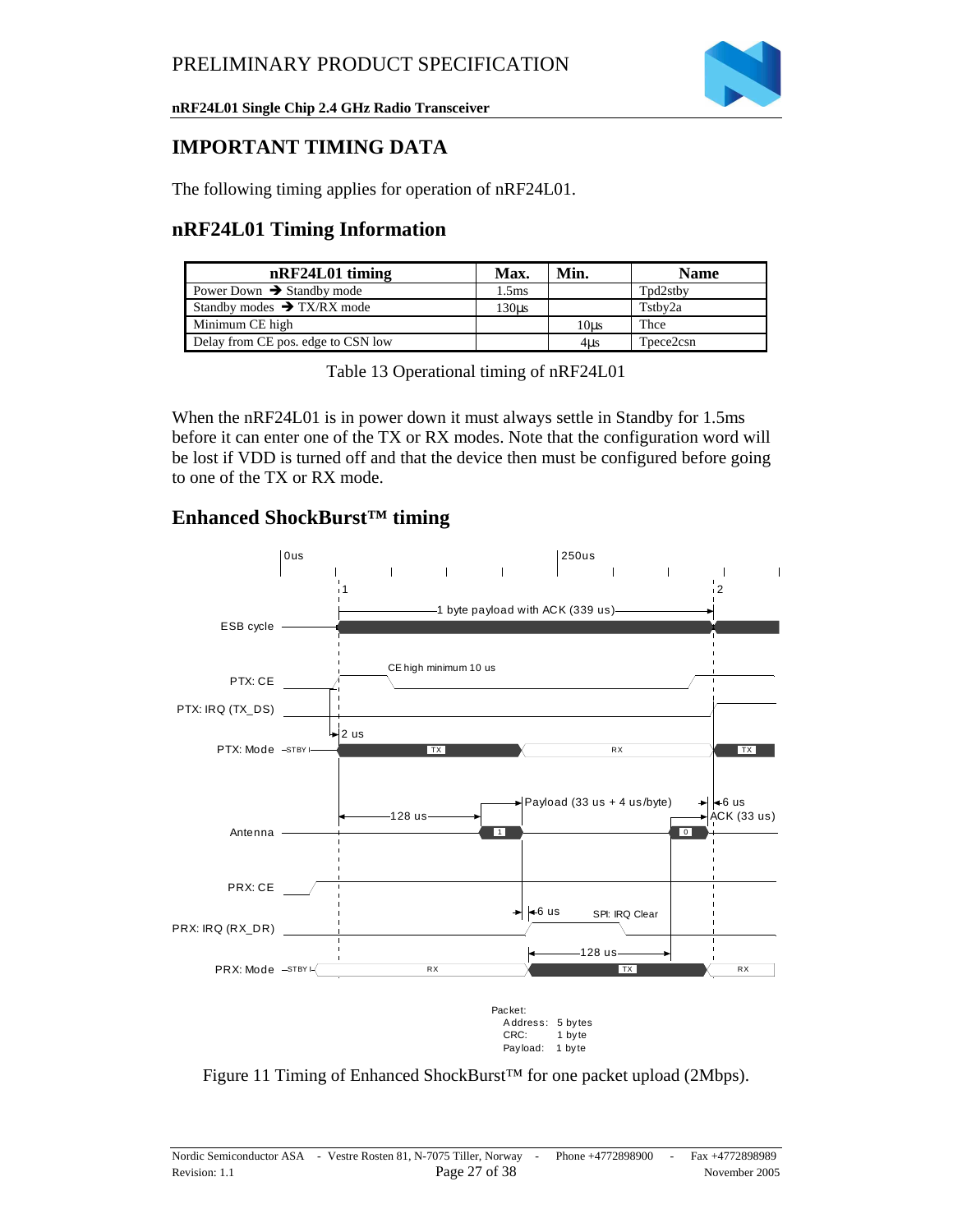

In Figure 11 the sending of one packet and the acknowledgement of this packet is shown. The loading of payload to the PTX device is not shown in the figure. The PRX device is turned into  $RX$  mode ( $CE=1$ ), and the  $PTX$  device is set into  $TX$  mode (CE=1 for minimum 10  $\mu$ s). After 130  $\mu$ s the transmission starts and is finished after another 37 µs (1 byte payload). The transmission ends, and the PTX device is automatically turned around to RX mode to wait for the acknowledgement from the PRX device. After the PTX device has received the acknowledgement it gives an interrupt to the MCU (IRQ  $(TX_DS)$  =>TX-data sent). After the PRX device has received the packet it gives an interrupt to the MCU (IRQ  $(RX\_DR)$ ) =>RX-data ready).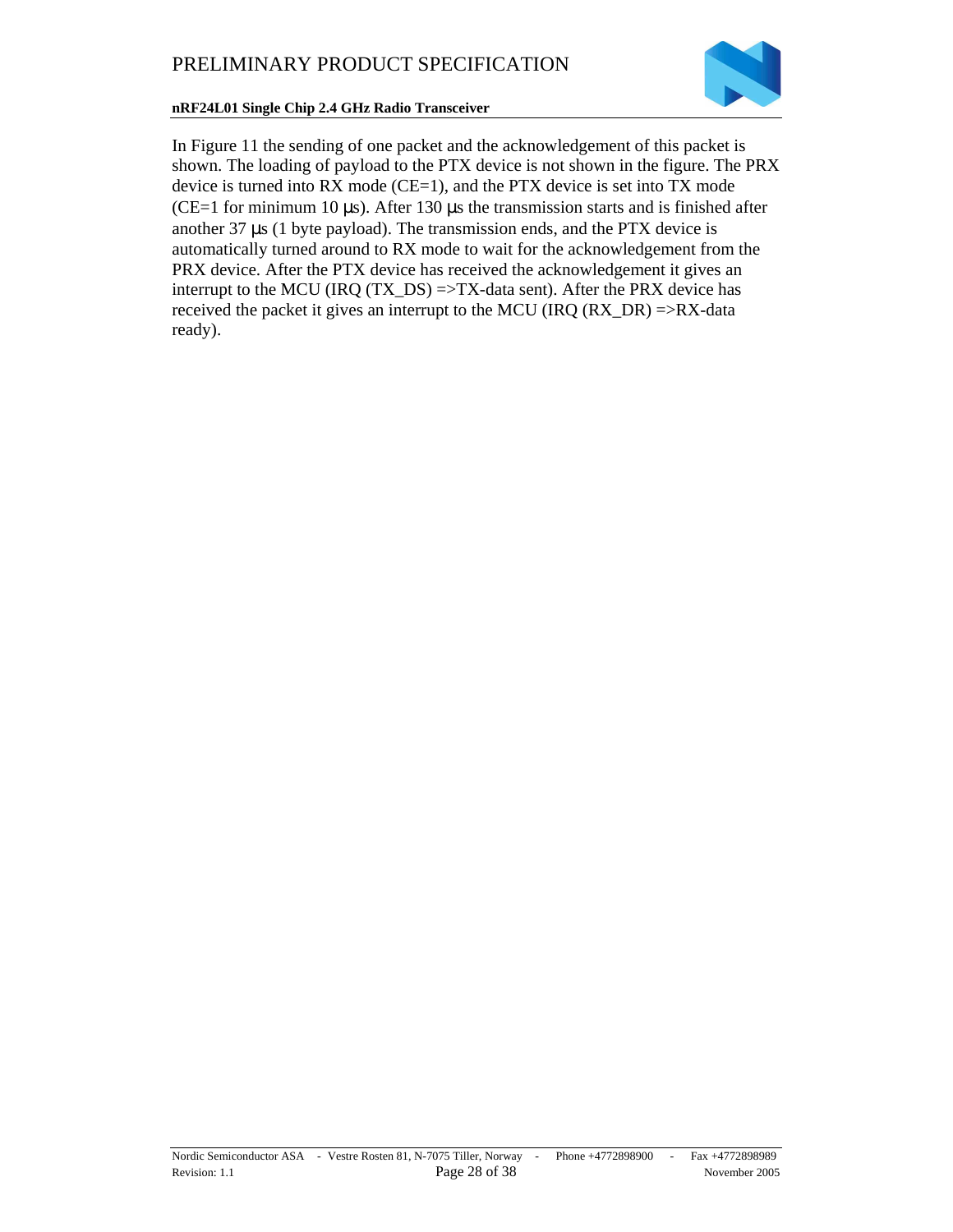

### **PERIPHERAL RF INFORMATION**

### **Antenna output**

The ANT1 & ANT2 output pins provide a balanced RF output to the antenna. The pins must have a DC path to VDD, either via a RF choke or via the center point in a dipole antenna. A load of  $100\Omega + j175\Omega$  is recommended for maximum output power (0dBm). Lower load impedance (for instance 50  $\Omega$ ) can be obtained by fitting a simple matching network.

### **Output Power adjustment**

| <b>SPI RF SETUP</b><br>(RF PWR) | <b>RF</b> output power | <b>DC</b> current<br>consumption |
|---------------------------------|------------------------|----------------------------------|
|                                 | $0$ dBm                | $11.3 \text{ mA}$                |
| 10                              | $-6$ dBm               | $9.0 \text{ mA}$                 |
|                                 | $-12$ dBm              | $7.5 \text{ mA}$                 |
|                                 | $-18$ dBm              | 7.0 <sub>m</sub> A               |

Conditions: VDD = 3.0V, VSS = 0V, T<sub>A</sub> = 27°C, Load impedance =  $100\Omega + j175\Omega$ .

Table 14 RF output power setting for the nRF24L01.

# **Crystal Specification**

Frequency accuracy includes initial accuracy (tolerance) and stability over temperature and aging.

| Frequency | UI.  | <b>ESR</b> max | $-0$ max | Frequency accuracy |
|-----------|------|----------------|----------|--------------------|
| 16MHz.    | 12pF | $100$ $\Omega$ | 7.0pF    | $\pm 60$ ppm       |

Table 15 Crystal specification of the nRF24L01

To achieve a crystal oscillator solution with low power consumption and fast start-up time, it is recommended to specify the crystal with a low value of crystal load capacitance. Specifying  $C_{\text{L}}=12pF$  is OK, but it is possible to use up to 16pF. Specifying a lower value of crystal parallel equivalent capacitance,  $C_0$  will also work, but this can increase the price of the crystal itself. Typically  $C_0=1.5pF$  at a crystal specified for  $C_{0max}$ =7.0pF.

### **nRF24L01 sharing crystal with a micro controller.**

When using a micro controller to drive the crystal reference input XC1 of the nRF24L01 transceiver some rules must be followed.

### **Crystal parameters:**

When the micro controller drives the nRF24L01 clock input, the requirement of load capacitance  $C_{\text{L}}$  is set by the micro controller only. The frequency accuracy of  $\pm 60$ ppm is still required to get a functional radio link. The nRF24L01 will load the crystal by 0.5pF at XC1 in addition to the PBC routing.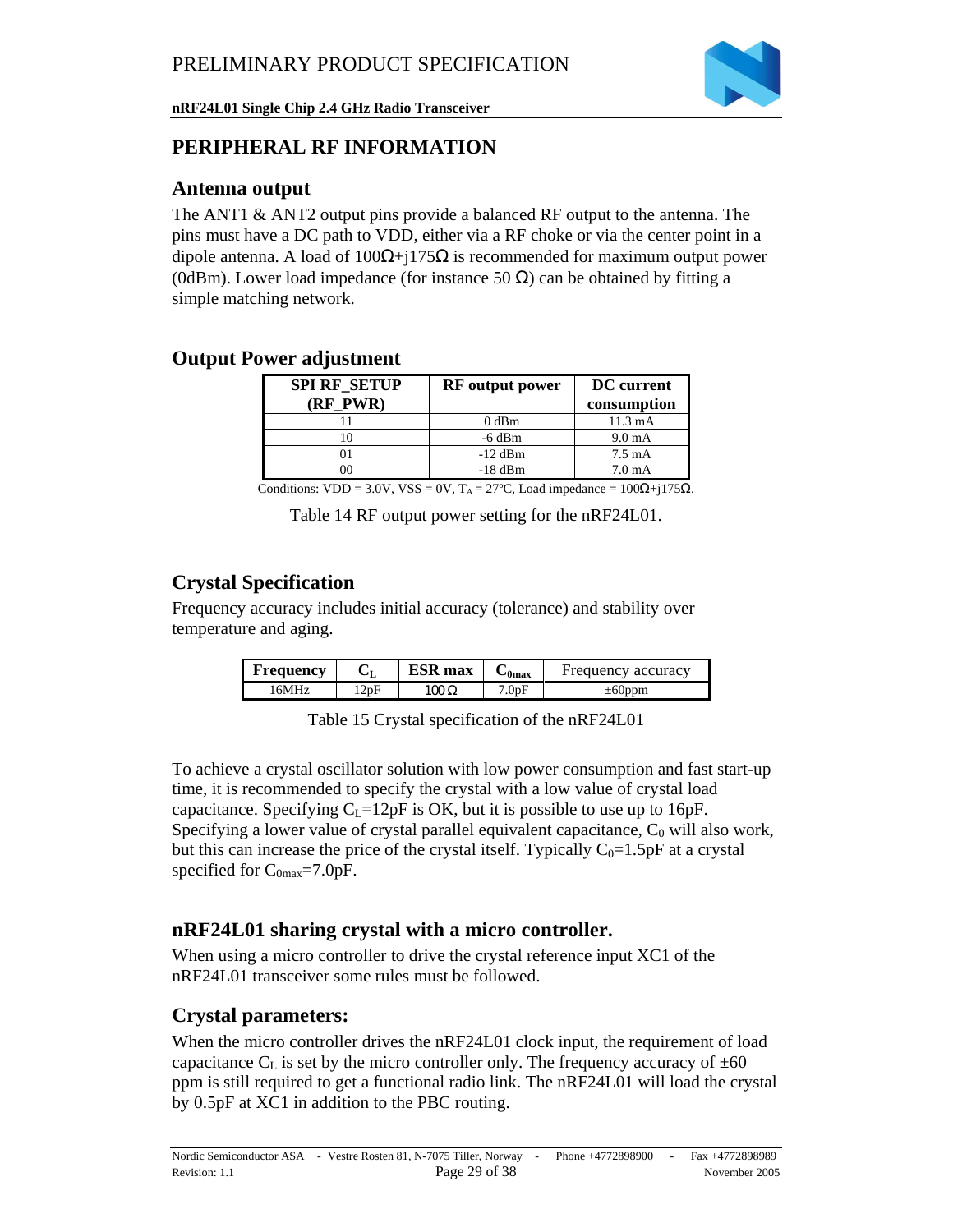

### **Input crystal amplitude & Current consumption**

The input signal should not have amplitudes exceeding any rail voltage, but any DCvoltage within this is OK. Exceeding rail voltage will excite the ESD structure and the radio performance is degraded below specification. If testing the nRF24L01 with a RF source with no DC offset as the reference source, the input signal will go below the ground level, which is not acceptable.



Figure 12 Principle of crystal oscillator

The nRF24L01 crystal oscillator is amplitude regulated. To achieve low current consumption and also good signal-to-noise ratio when using an external clock, it is recommended to use an input signal larger than 0.4 V-peak. When clocked externally, XC2 is not used and can be left as an open pin.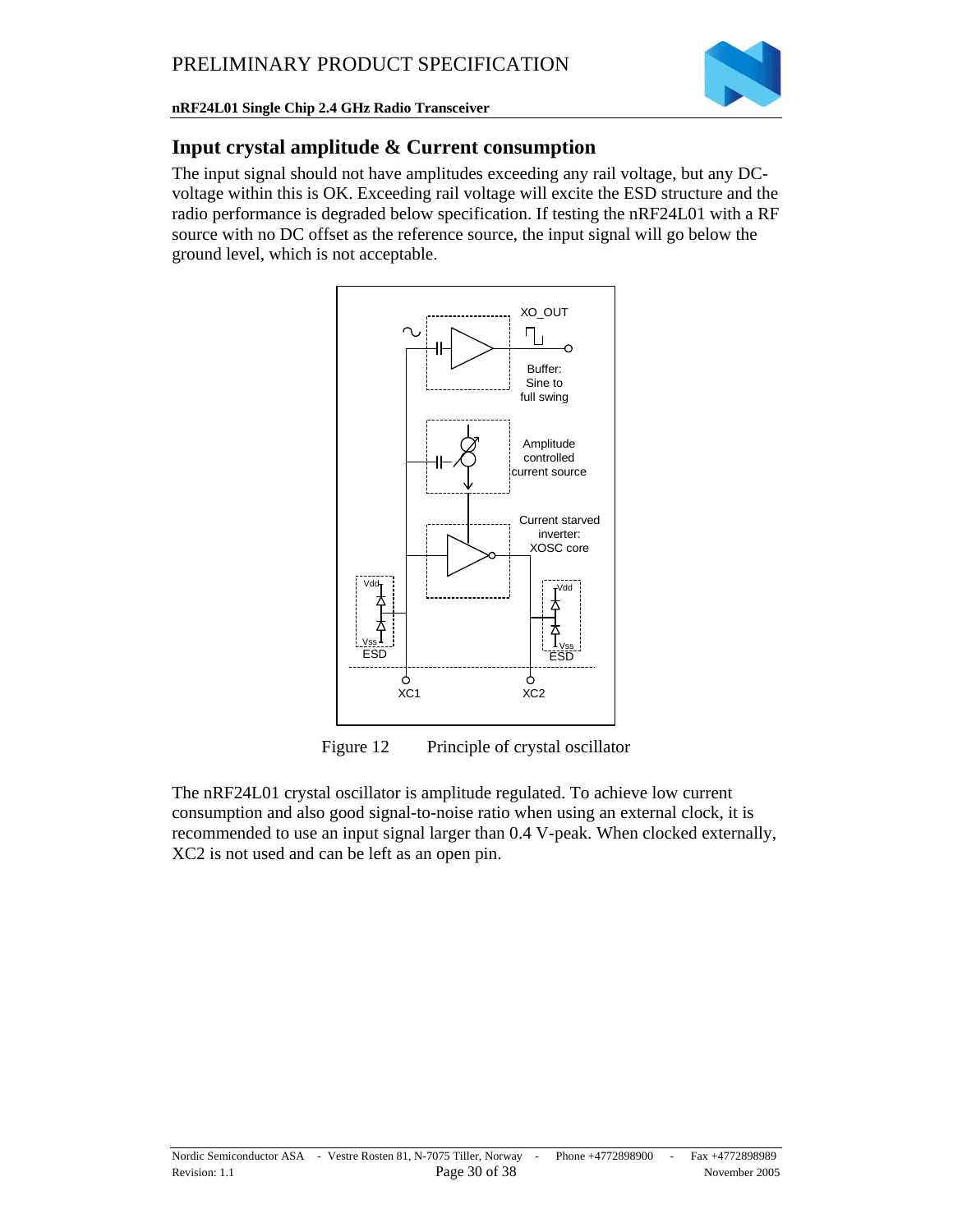

### **PCB layout and de-coupling guidelines**

A well-designed PCB is necessary to achieve good RF performance. Keep in mind that a poor layout may lead to loss of performance, or even functionality, if due care is not taken. A fully qualified RF-layout for the nRF24L01 and its surrounding components, including matching networks, can be downloaded from **www.nordicsemi.no**.

A PCB with a minimum of two layers including a ground plane is recommended for optimum performance. The nRF24L01 DC supply voltage should be de-coupled as close as possible to the VDD pins with high performance RF capacitors, see Table 16. It is preferable to mount a large surface mount capacitor (e.g. 4.7µF tantalum) in parallel with the smaller value capacitors. The nRF24L01 supply voltage should be filtered and routed separately from the supply voltages of any digital circuitry.

Long power supply lines on the PCB should be avoided. All device grounds, VDD connections and VDD bypass capacitors must be connected as close as possible to the nRF24L01 IC. For a PCB with a topside RF ground plane, the VSS pins should be connected directly to the ground plane. For a PCB with a bottom ground plane, the best technique is to have via holes as close as possible to the VSS pads. At least one via hole should be used for each VSS pin.

Full swing digital data or control signals should not be routed close to the crystal or the power supply lines.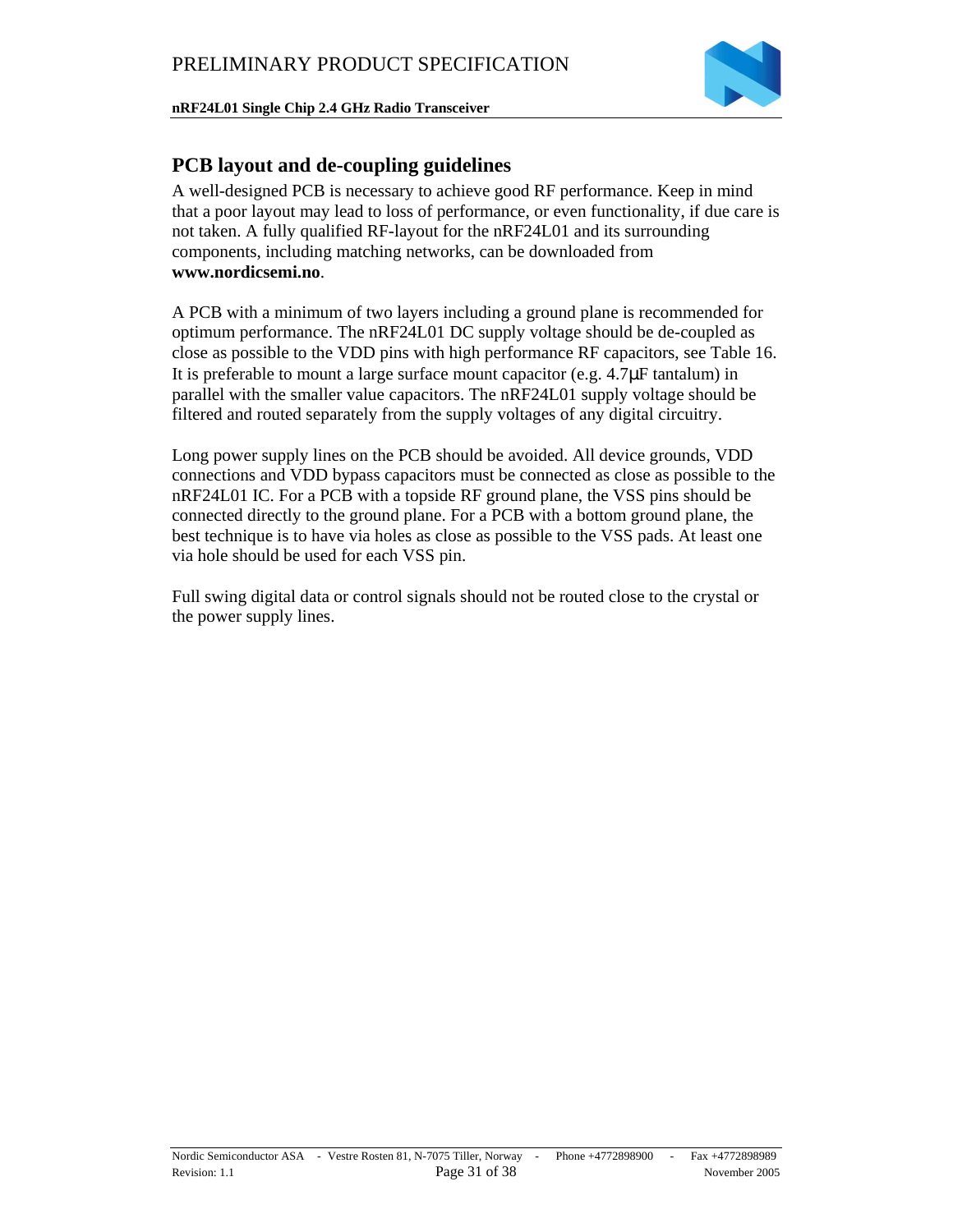

### **APPLICATION EXAMPLE**

nRF24L01 with single ended matching network crystal, bias resistor, and decoupling capacitors.



Figure 13 nRF24L01 schematic for RF layouts with single ended 50Ω RF output.

| Part        | <b>Designator</b> | <b>Footprint</b> | <b>Description</b>         |
|-------------|-------------------|------------------|----------------------------|
| $22pF^{15}$ | C1                | 0402             | NPO, +/- 2%, 50V           |
| $22pF^{15}$ | C <sub>2</sub>    | 0402             | NPO, +/- 2%, 50V           |
| 2.2nF       | C <sub>3</sub>    | 0402             | $X7R, +/- 10\%, 50V$       |
| 4.7pF       | C <sub>4</sub>    | 0402             | NPO, +/- 0.25 pF, 50V      |
| 1.5pF       | C <sub>5</sub>    | 0402             | NPO, +/- 0.1 pF, 50V       |
| 1,5pF       | C <sub>6</sub>    | 0402             | NPO, $+/$ - 0.1 pF, 50V    |
| 33nF        | C7                | 0402             | $X7R, +/- 10\%$ , 50V      |
| 1nF         | C <sub>8</sub>    | 0402             | $X7R, +/- 10\%$ , 50V      |
| 10nF        | C <sub>9</sub>    | 0402             | $X7R, +/- 10\%$ , 50V      |
| 6,8nH       | L1                | 0402             | chip inductor $+/- 5\%$    |
| 3.3nH       | L2                | 0402             | chip inductor $+/- 5\%$    |
| 3,9nH       | L3                | 0402             | chip inductor $+/- 5\%$    |
| 1M          | R1                | 0402             | $+/-10%$                   |
| 22K         | R <sub>2</sub>    | 0402             | $+/- 1$ %                  |
| nRF24L01    | U <sub>1</sub>    | QFN20 4x4        |                            |
| 16MHz       | X1                |                  | +/-60ppm, $Cl = 12pF^{15}$ |

Table 16 Recommended components (BOM) in nRF24L01 with antenna matching network

l  $15$  C1 and C2 must have values that match the crystals load capacitance, Cl.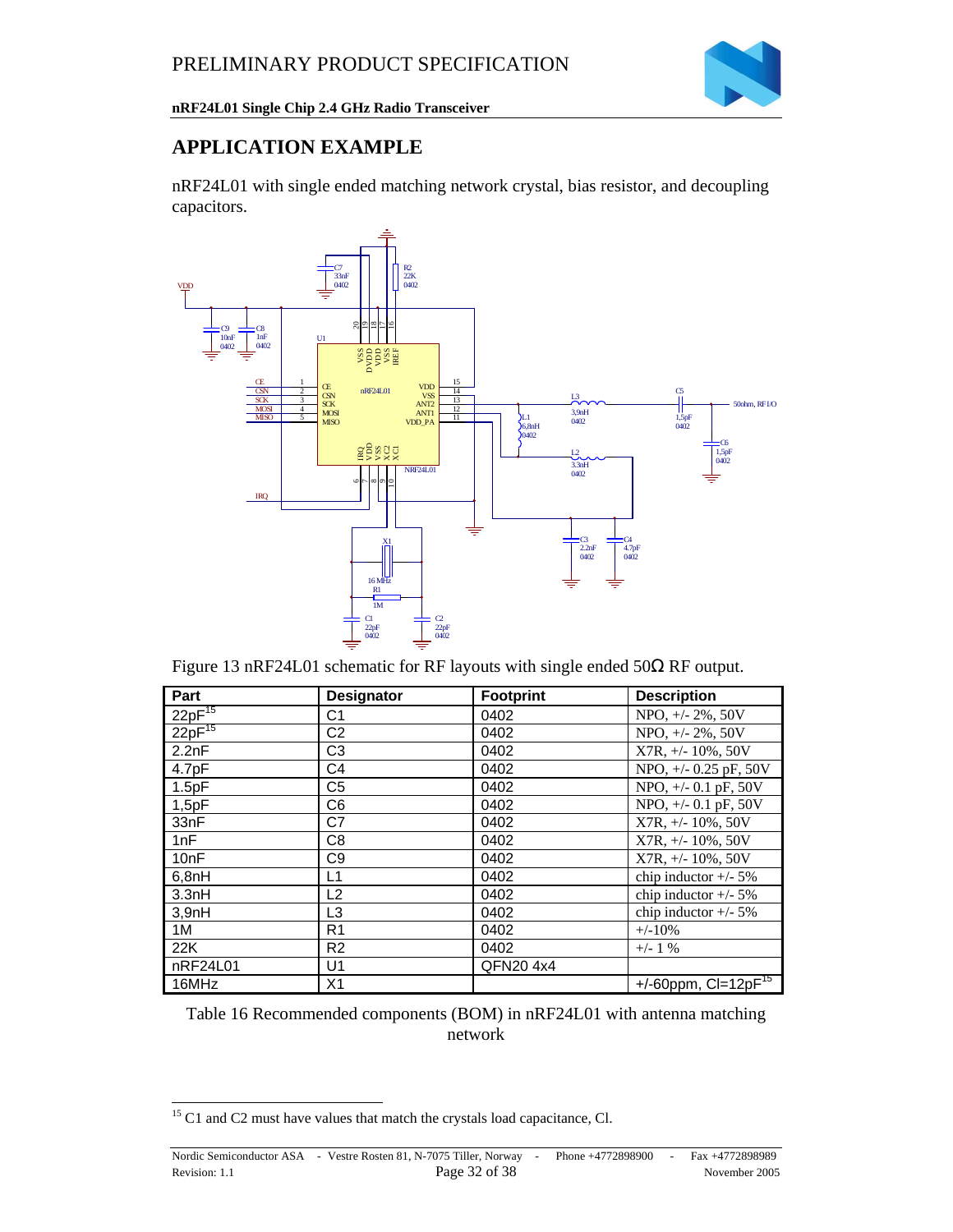

### **PCB layout examples**

Figure 14 shows a PCB layout example for the application schematic in Figure 13. A double-sided FR-4 board of 1.6mm thickness is used. This PCB has a ground plane on the bottom layer. Additionally, there are ground areas on the component side of the board to ensure sufficient grounding of critical components. A large number of via holes connect the top layer ground areas to the bottom layer ground plane.



Top overlay



Top layer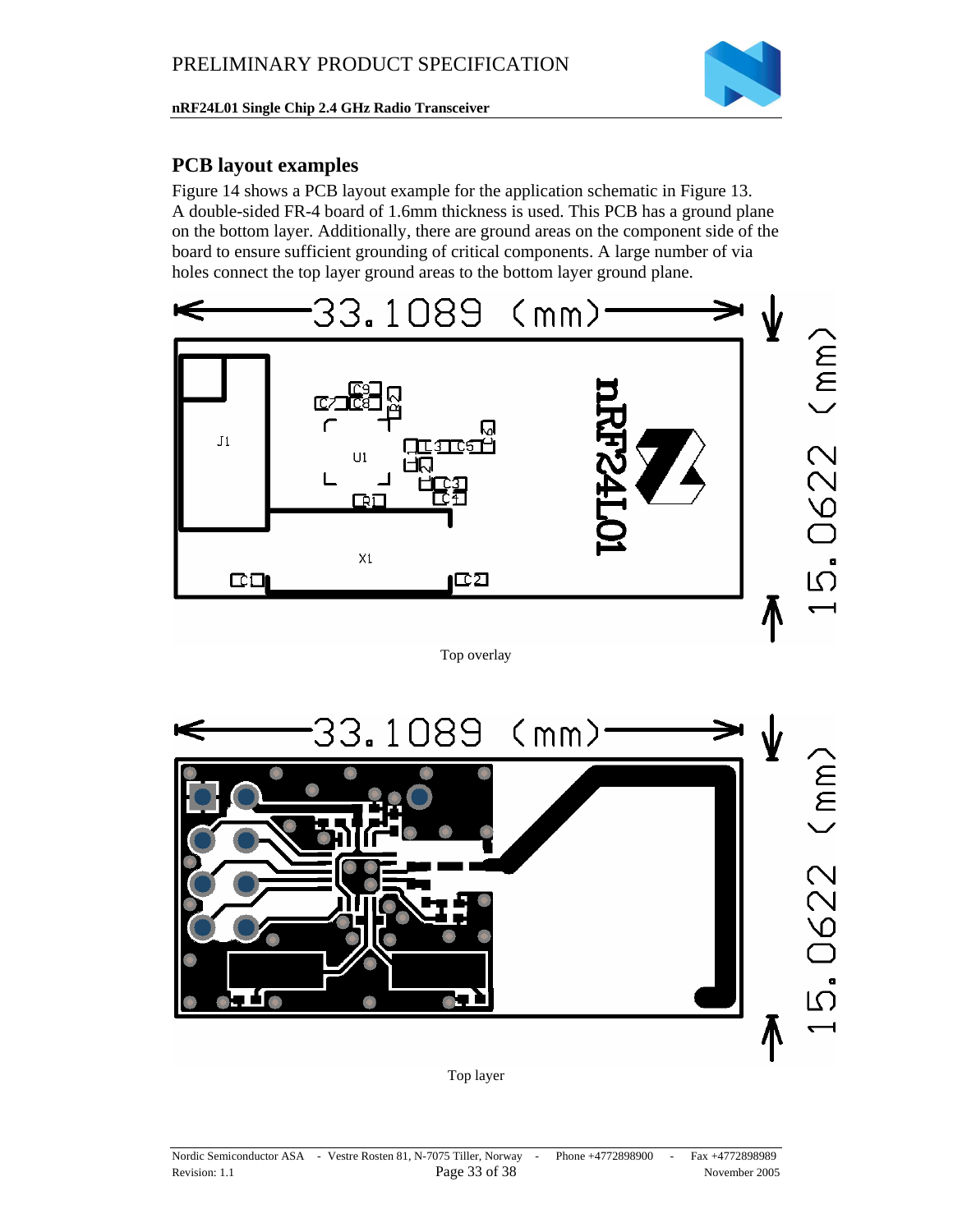

Bottom layer

Figure 14 nRF24L01 RF layout with single ended connection to PCB antenna and 0603 size passive components

The nest figure (Figure 15) is for the SMA output to have a board for direct measurements at a 50Ω SMA connector.



Top Overlay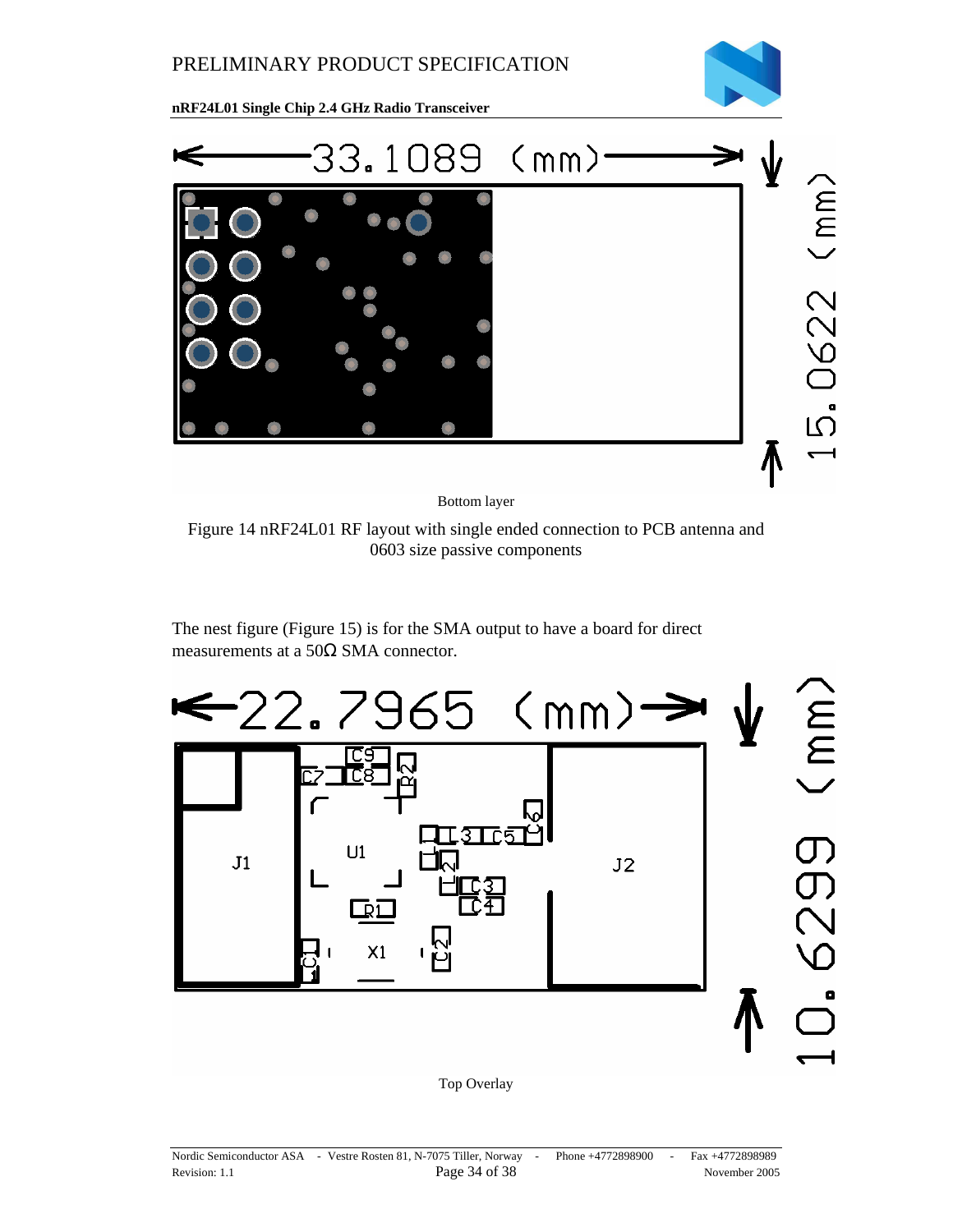



Top Layer

C<br>M<br>M<br>M  $-22.7965$  (mm)-5025 n

Bottom Layer Figure 15 Module with OFM crystal and SMA connector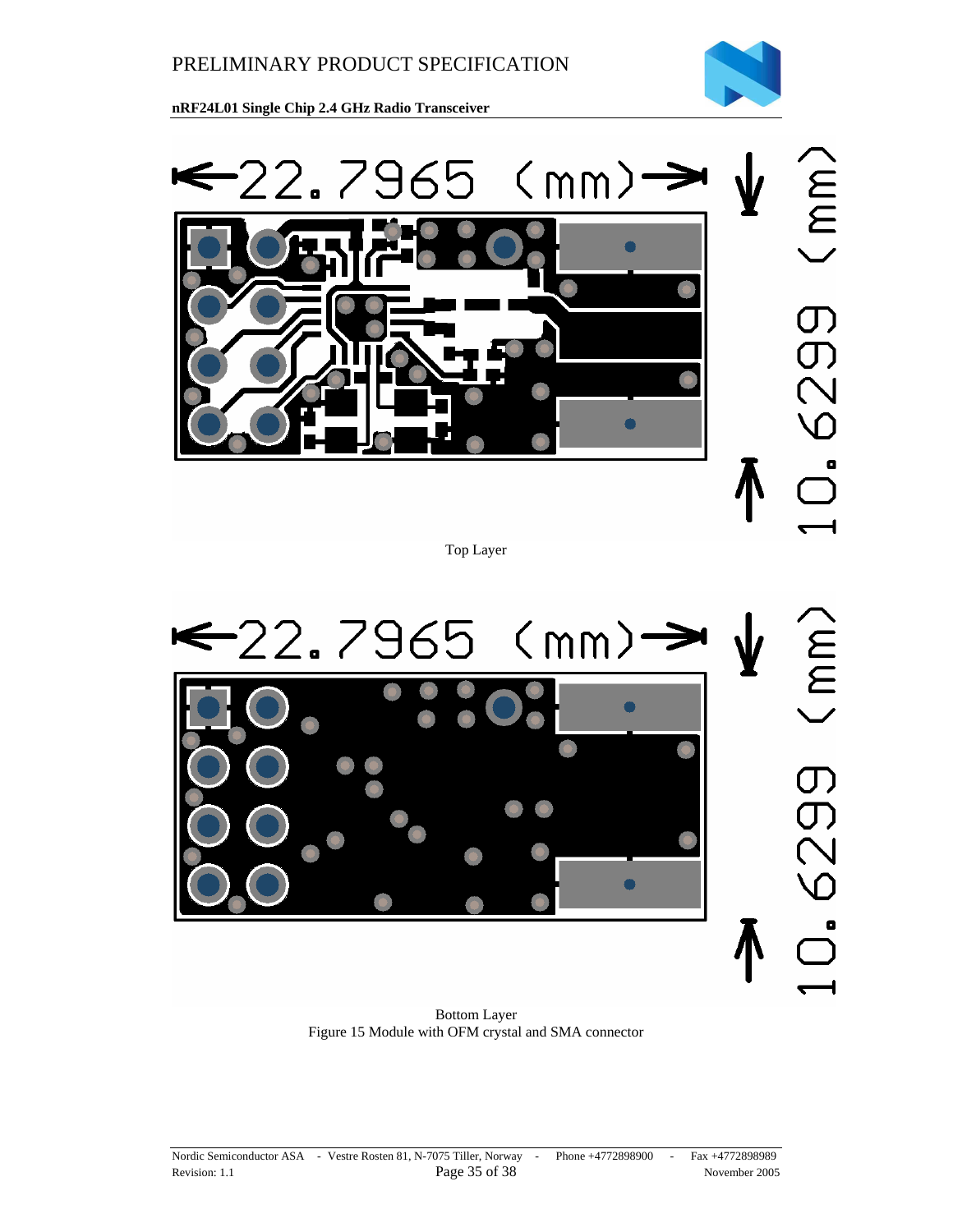

### **DEFINITIONS**

| Data sheet status                    |                                                                                                                                                                                                                                                                                                                                          |
|--------------------------------------|------------------------------------------------------------------------------------------------------------------------------------------------------------------------------------------------------------------------------------------------------------------------------------------------------------------------------------------|
| Objective product specification      | This data sheet contains target specifications for product development.                                                                                                                                                                                                                                                                  |
| Preliminary product<br>specification | This data sheet contains preliminary data; supplementary data may be<br>published from Nordic Semiconductor ASA later.                                                                                                                                                                                                                   |
| Product specification                | This data sheet contains final product specifications. Nordic Semiconductor<br>ASA reserves the right to make changes at any time without notice in order to<br>improve design and supply the best possible product.                                                                                                                     |
| <b>Limiting values</b>               |                                                                                                                                                                                                                                                                                                                                          |
|                                      | Stress above one or more of the limiting values may cause permanent damage to the device. These are stress<br>ratings only and operation of the device at these or at any other conditions above those given in the<br>Specifications sections of the specification is not implied. Exposure to limiting values for extended periods may |
| affect device reliability.           |                                                                                                                                                                                                                                                                                                                                          |
| <b>Application information</b>       |                                                                                                                                                                                                                                                                                                                                          |

Table 17. Definitions

Nordic Semiconductor ASA reserves the right to make changes without further notice to the product to improve reliability, function or design. Nordic Semiconductor ASA does not assume any liability arising out of the application or use of any product or circuits described herein.

### **LIFE SUPPORT APPLICATIONS**

These products are not designed for use in life support appliances, devices, or systems where malfunction of these products can reasonably be expected to result in personal injury. Nordic Semiconductor ASA customers using or selling these products for use in such applications do so at their own risk and agree to fully indemnify Nordic Semiconductor ASA for any damages resulting from such improper use or sale.

Preliminary Product Specification: Revision Date: 11.11.2005.

Data sheet order code: 111105-nRF24L01

All rights reserved ®. Reproduction in whole or in part is prohibited without the prior written permission of the copyright holder.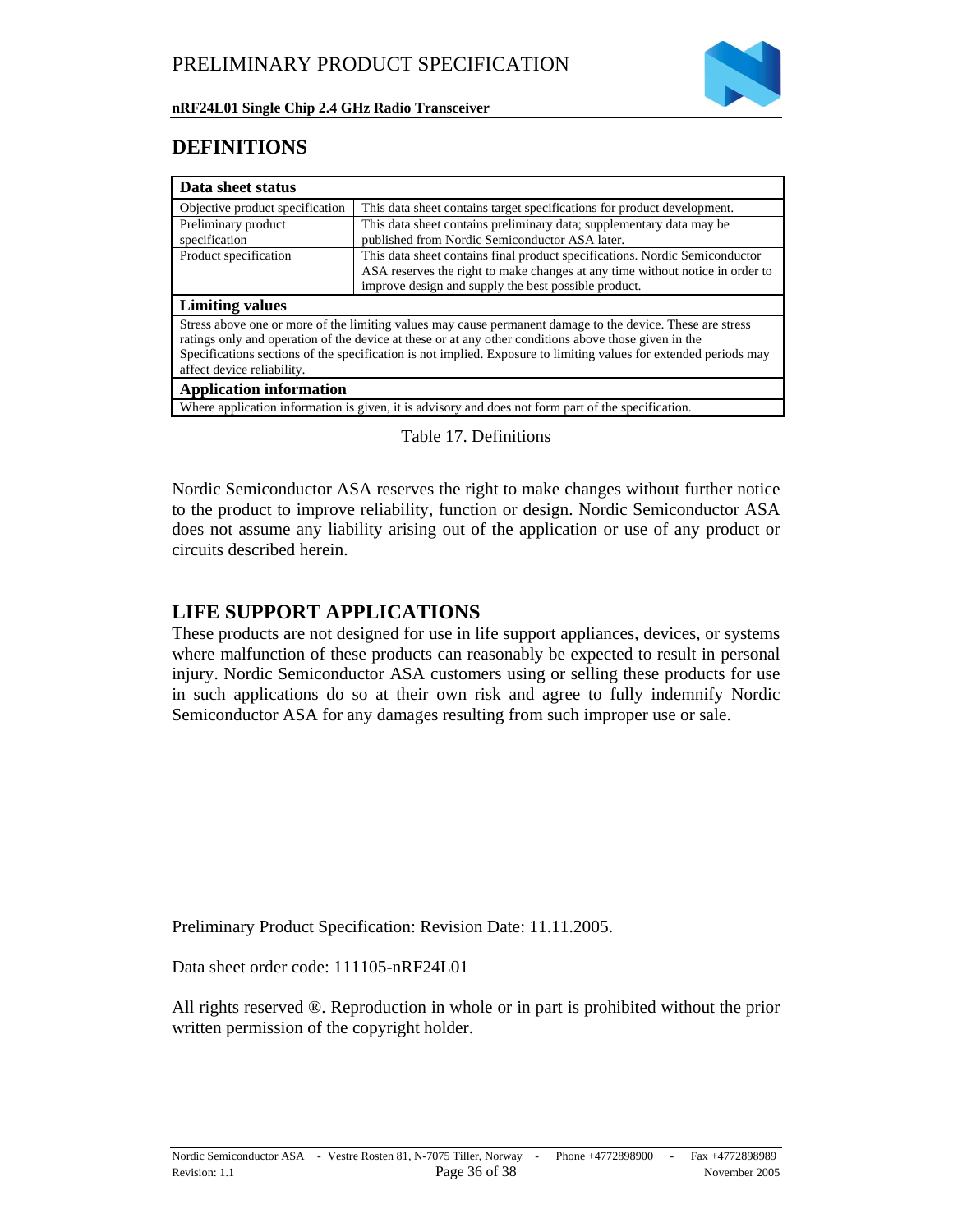

# **YOUR NOTES**